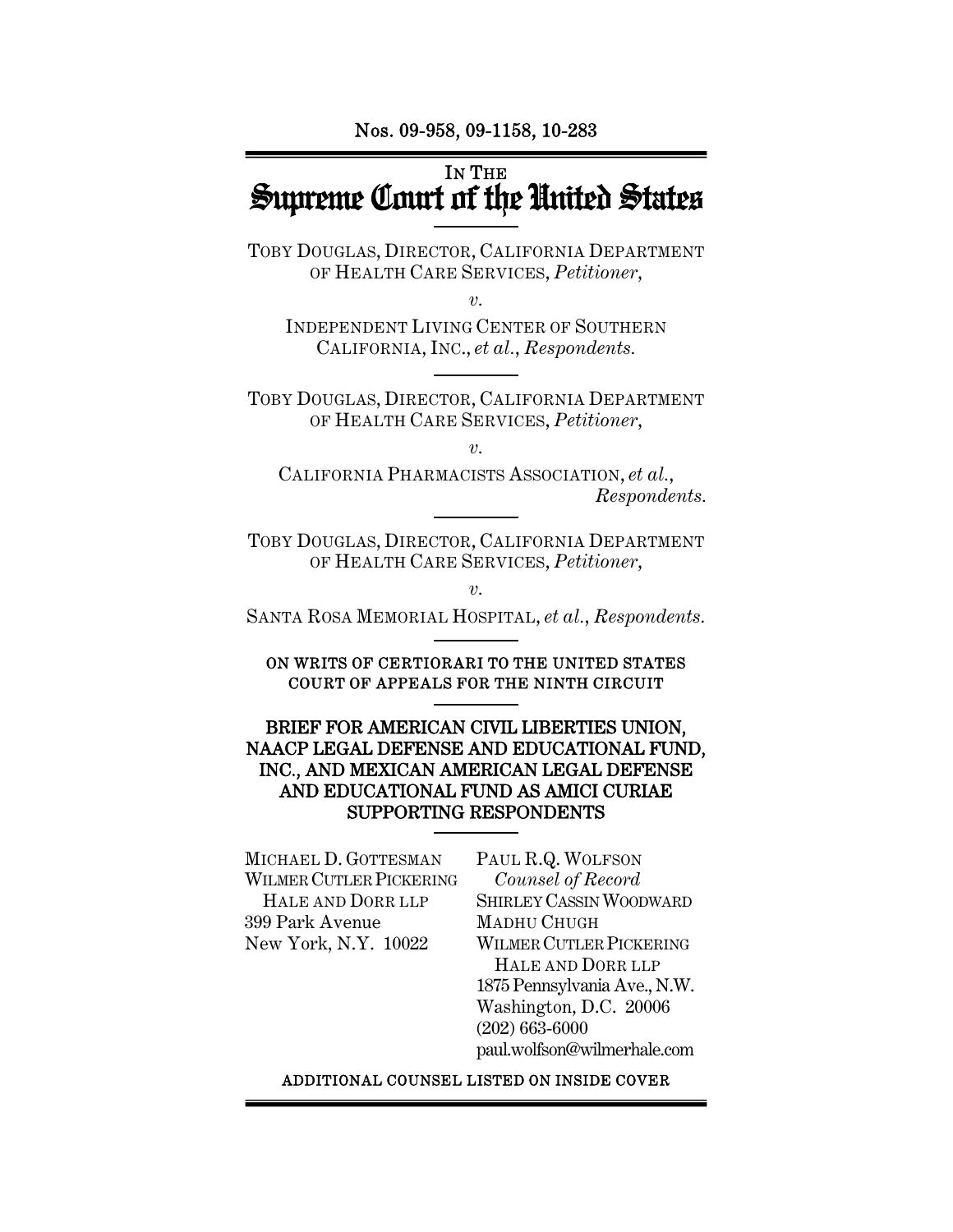STEVEN R. SHAPIRO AMERICAN CIVIL LIBERTIES FOUNDATION 125 Broad Street New York, NY 10025

VICTOR VIRAMONTES MEXICAN AMERICAN LEGAL DEFENSE AND EDUCATIONAL FUND 634 S. Spring Street 11th Floor Los Angeles, CA 90014

JOHN PAYTON DIRECTOR-COUNSEL NAACPLEGAL DEFENSE AND EDUCATIONAL FUND, INC. 99 Hudson Street, Suite 1600 New York, NY 10013

JOSHUA CIVIN NAACPLEGAL DEFENSE AND EDUCATIONAL FUND, INC. 1444 I Street, N.W. Washington, D.C. 20005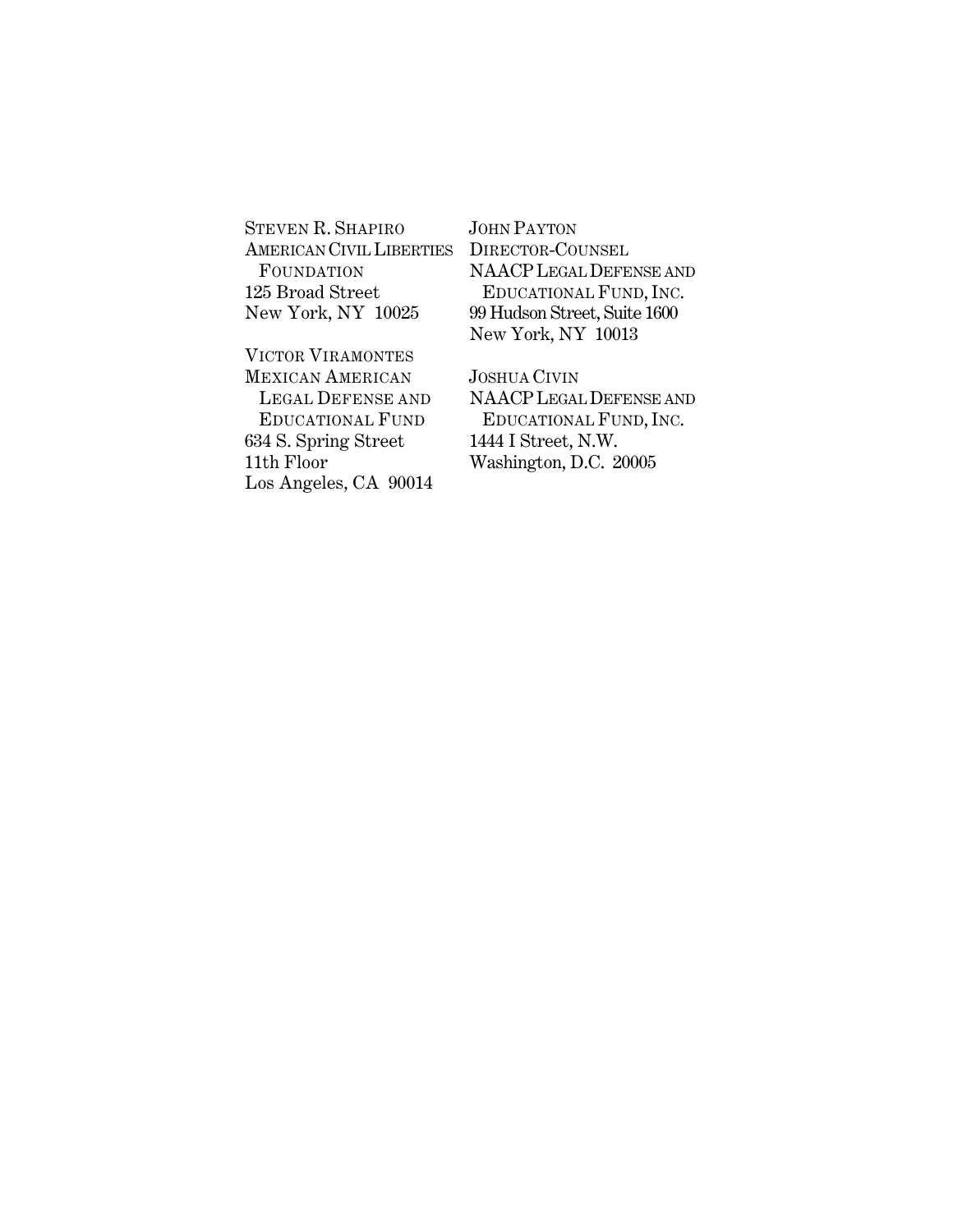# TABLE OF CONTENTS

| Page                                                                                                                                                     |
|----------------------------------------------------------------------------------------------------------------------------------------------------------|
|                                                                                                                                                          |
|                                                                                                                                                          |
|                                                                                                                                                          |
|                                                                                                                                                          |
| THE COURTS' LONGSTANDING AUTHORITY<br>I.<br>ENFORCE THE<br>CONSTITUTION<br>Tо<br>THROUGH DIRECT ACTIONS HAS BEEN<br>PARTICULARLY CRITICAL FOR CIVIL      |
| A. Civil Rights Claims Have Long Been                                                                                                                    |
| B. Constitutional Claims Outside The<br>Civil Rights Context Have Also Long<br>Been Enforceable Through Direct Ac-                                       |
| C. The Supremacy Clause As Well May<br>Be Enforced Through Direct Equitable                                                                              |
| II. PRECLUDING DIRECT RIGHTS OF ACTION<br><b>UNDER THE SUPREMACY CLAUSE WOULD</b><br>HAVE BROAD AND HARMFUL CONSE-<br>QUENCES FOR MAINTAINING THE SU-    |
| A. Minorities, Immigrants, and Low-<br>Income Individuals Continue To De-<br>pend On Direct Actions Under The Su-<br>premacy Clause To Challenge Invalid |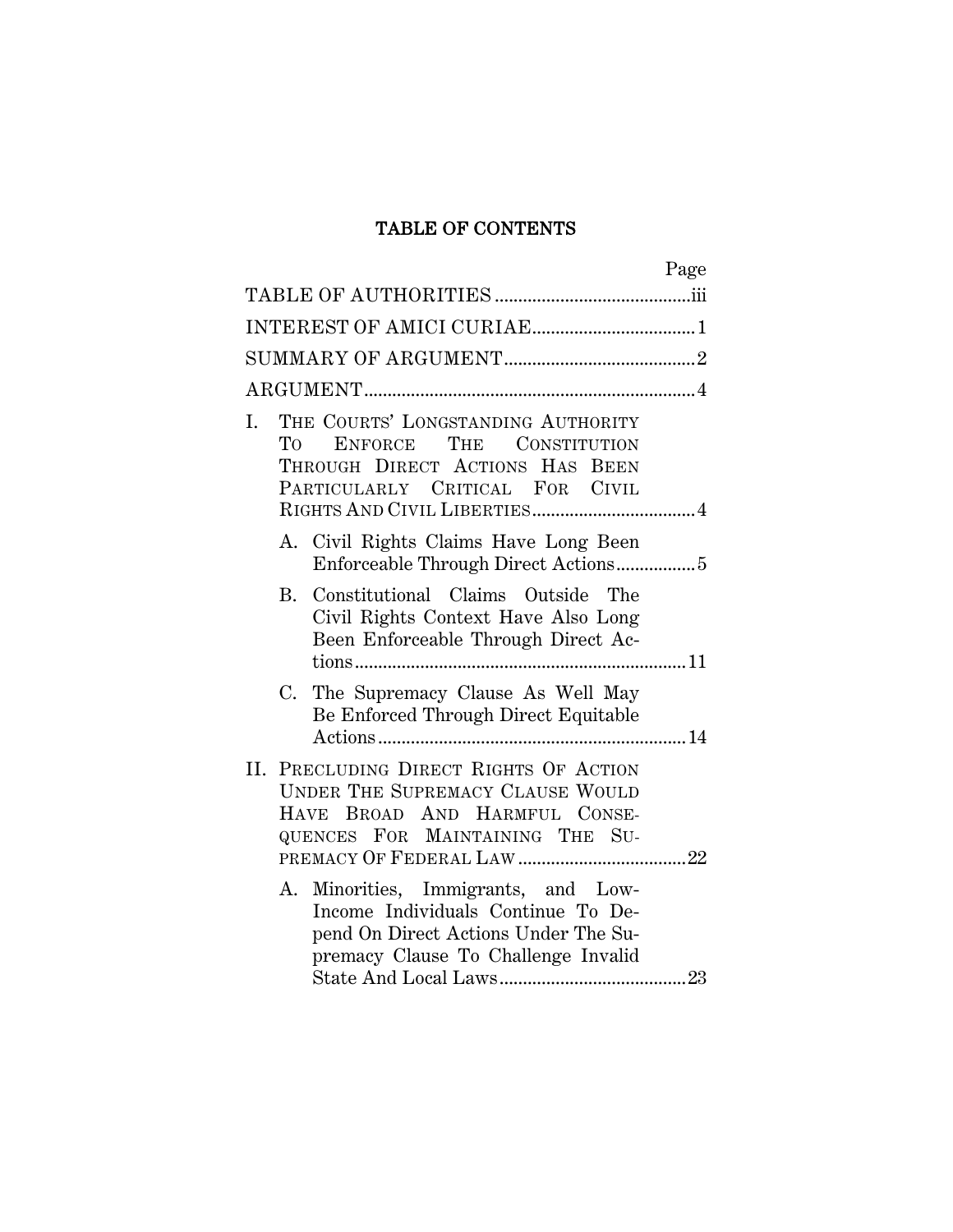## TABLE OF CONTENTS—Continued

Page

| B. Precluding Rights Of Action Under |  |  |  |
|--------------------------------------|--|--|--|
| The Supremacy Clause Would Under-    |  |  |  |
| mine Important Federal Interests26   |  |  |  |
|                                      |  |  |  |

ii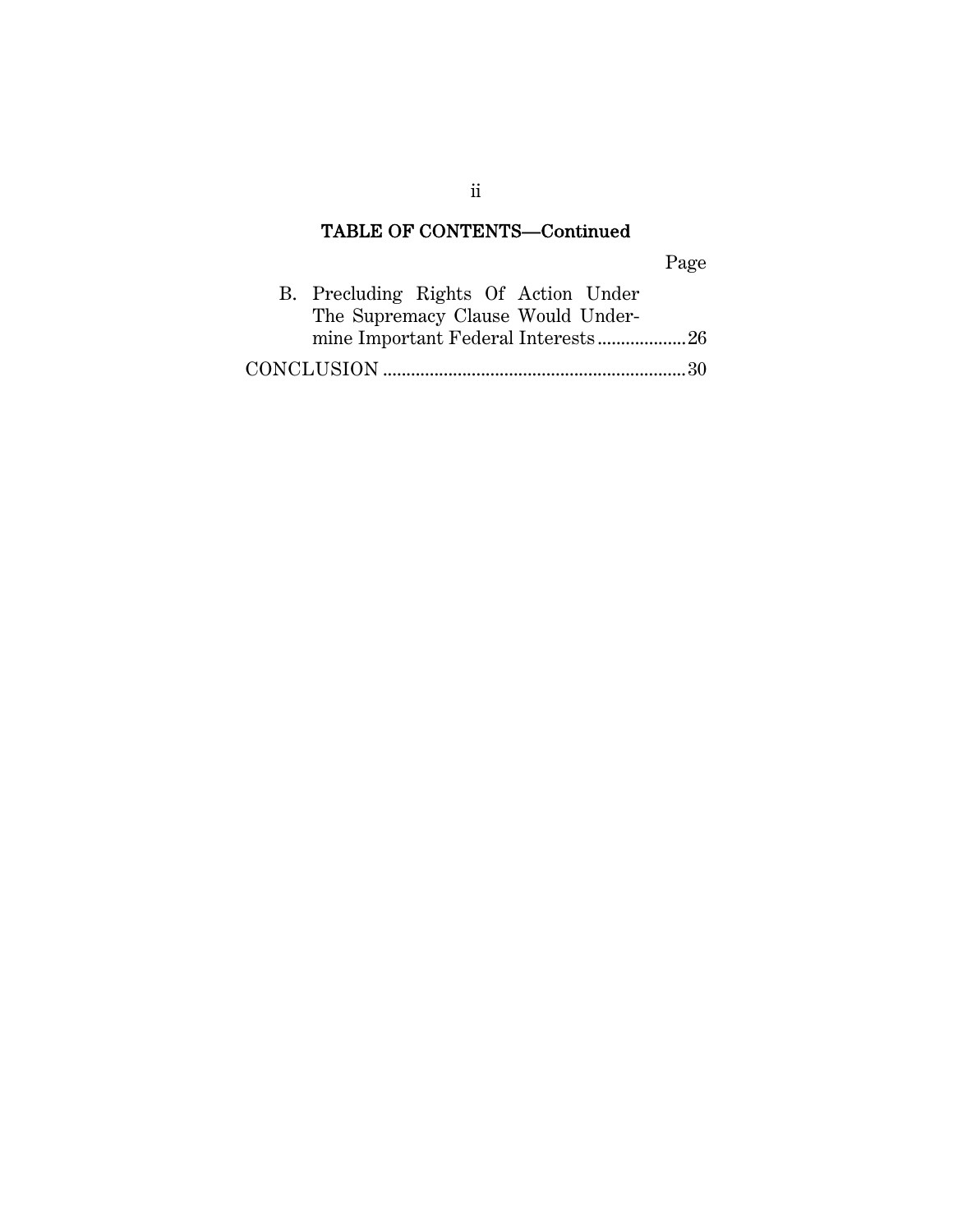# TABLE OF AUTHORITIES

### CASES

Page(s)

| Allen v. Baltimore & Ohio Railroad Co.,                                                       |
|-----------------------------------------------------------------------------------------------|
| Allied Structural Steel Co. v. Spannaus,                                                      |
| Arkansas Department of Health & Human<br>Services v. Ahlborn, 547 U.S. 268 (2006) 15, 16, 29  |
| Asakura v. City of Seattle, 265 U.S. 332 (1924)  16                                           |
|                                                                                               |
| Bivens v. Six Unknown Named Agents of Fed-<br>eral Bureau of Narcotics, 403 U.S. 388          |
| Bolling v. Sharpe, 347 U.S. 497 (1954) 2, 6, 7                                                |
| Bond v. United States, 131 S. Ct. 2355 (2011) 5, 14                                           |
| Brown v. Board of Education, 347 U.S. 483                                                     |
| Buquer v. City of Indianapolis, No. 11-cv-708,<br>2011 WL 2532935 (S.D. Ind. June 24, 2011)24 |
| Cannon v. University of Chicago, 441 U.S. 677                                                 |
|                                                                                               |
| Chamber of Commerce v. Edmundson,                                                             |
| Chamber of Commerce v. Whiting, 131 S. Ct.                                                    |
|                                                                                               |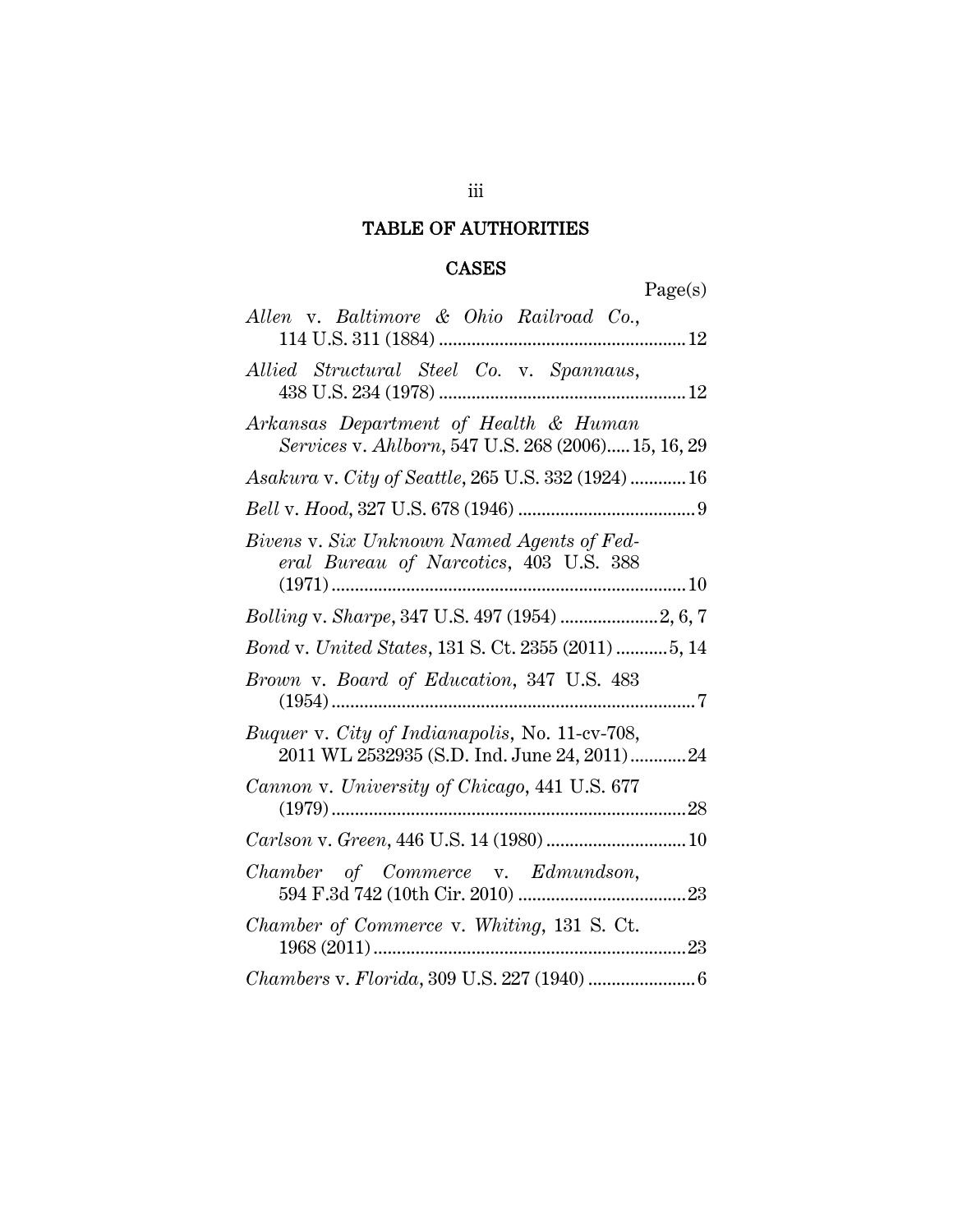| Chicago Burlington & Quincy Railroad Co. v.<br>City of Chicago, 166 U.S. 226 (1897) 12        |
|-----------------------------------------------------------------------------------------------|
| Comacho v. Texas Workforce Commission,                                                        |
| Correctional Services Corp. v. Malesko,                                                       |
| Crosby v. City of Gastonia, 635 F.3d 634 (4th                                                 |
| Crosby v. National Foreign Trade Council,                                                     |
| Cuomo v. Clearing House Ass'n, L.L.C., 129 S.                                                 |
| Dennis v. Higgins, 498 U.S. 439 (1991)  12                                                    |
| District of Columbia v. Carter, 409 U.S. 418                                                  |
| Ex Parte Young, 209 U.S. 123 (1908)  12, 13, 15                                               |
| Florida Lime & Avocado Growers, Inc. v.                                                       |
|                                                                                               |
| Free Enterprise Fund v. Public Co. Account-<br>ing Oversight Board, 130 S. Ct. 3138 (2010) 14 |
| Georgia Latino Alliance for Human Rights v.<br>Deal, No. 11-cv-1804, 2011 WL 2520752          |
| Golden State Transit Corp. v. City of Los An-                                                 |
| Green v. Mansour, 474 U.S. 64 (1985)  13                                                      |

iv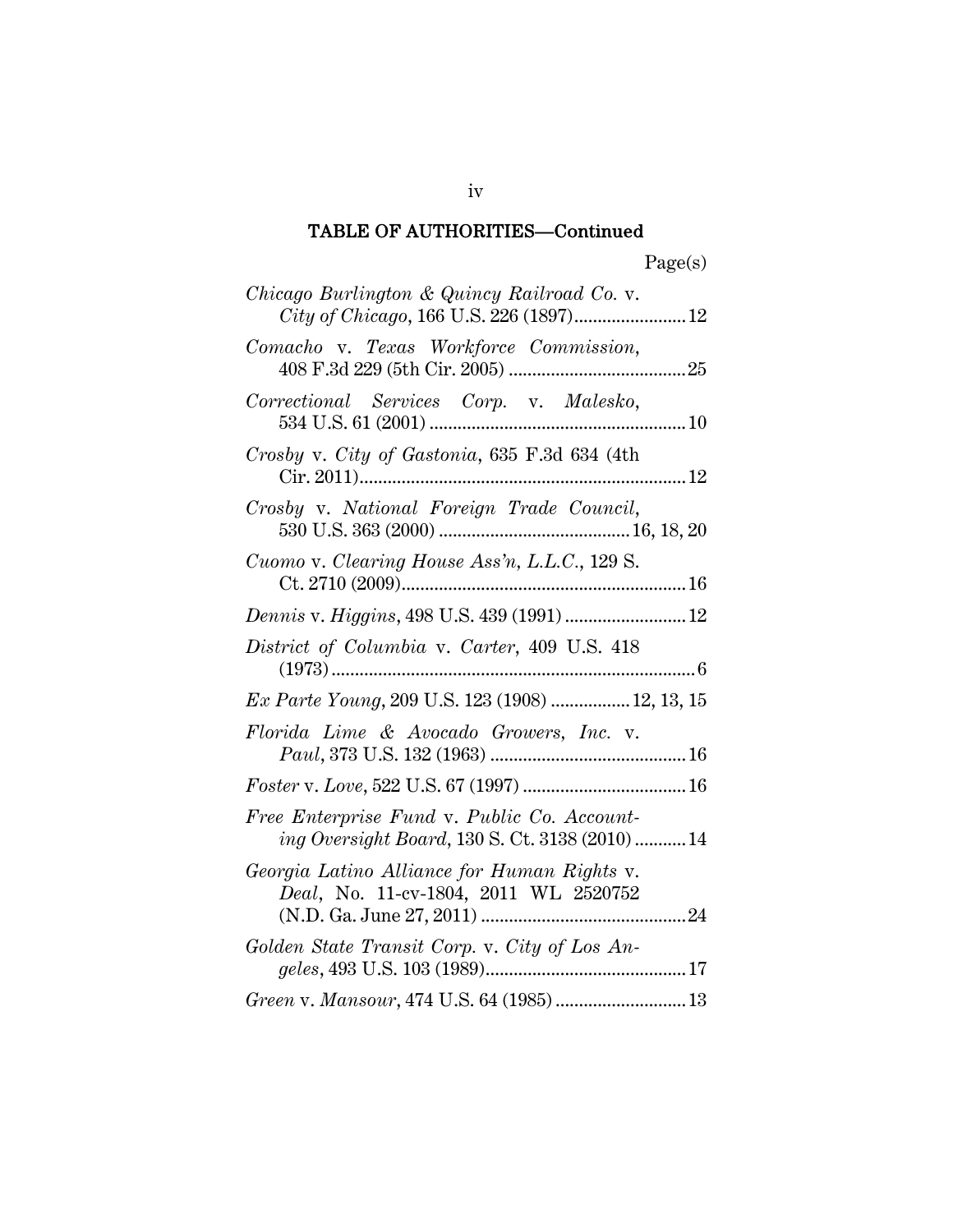| Hays v. Port of Seattle, 251 U.S. 233 (1920)  12                                             |
|----------------------------------------------------------------------------------------------|
| Haywood v. Drown, 129 S. Ct. 2108 (2009) 21                                                  |
| <i>Hines v. Davidowitz</i> , 312 U.S. 52 (1941)  16, 20, 30                                  |
| Howlett ex rel. Howlett v. Rose, 496 U.S. 356                                                |
| Kemp v. Chicago Housing Authority, No. 10-<br>cv-3347, 2010 WL 2927417 (N.D. Ill. July       |
| Lankford v. Sherman, 451 F.3d 496 (8th Cir.                                                  |
| League of United Latin American Citizens v.<br>Wilson, 997 F. Supp. 1244 (C.D. Cal. 1997) 24 |
| Lorillard Tobacco Co. v. Reilly, 533 U.S. 525                                                |
| Maine v. Thiboutot, 448 U.S. 1 (1980)  16                                                    |
| Marbury v. Madison, 5 U.S. (1 Cranch) 137                                                    |
| McLaurin v. Oklahoma State Regents for                                                       |
|                                                                                              |
| New York v. United States, 505 U.S. 144 (1992) 14                                            |
| Osborn v. Bank of United States, 22 U.S.                                                     |
| Patsy v. Board of Regents of Florida, 457 U.S.                                               |

v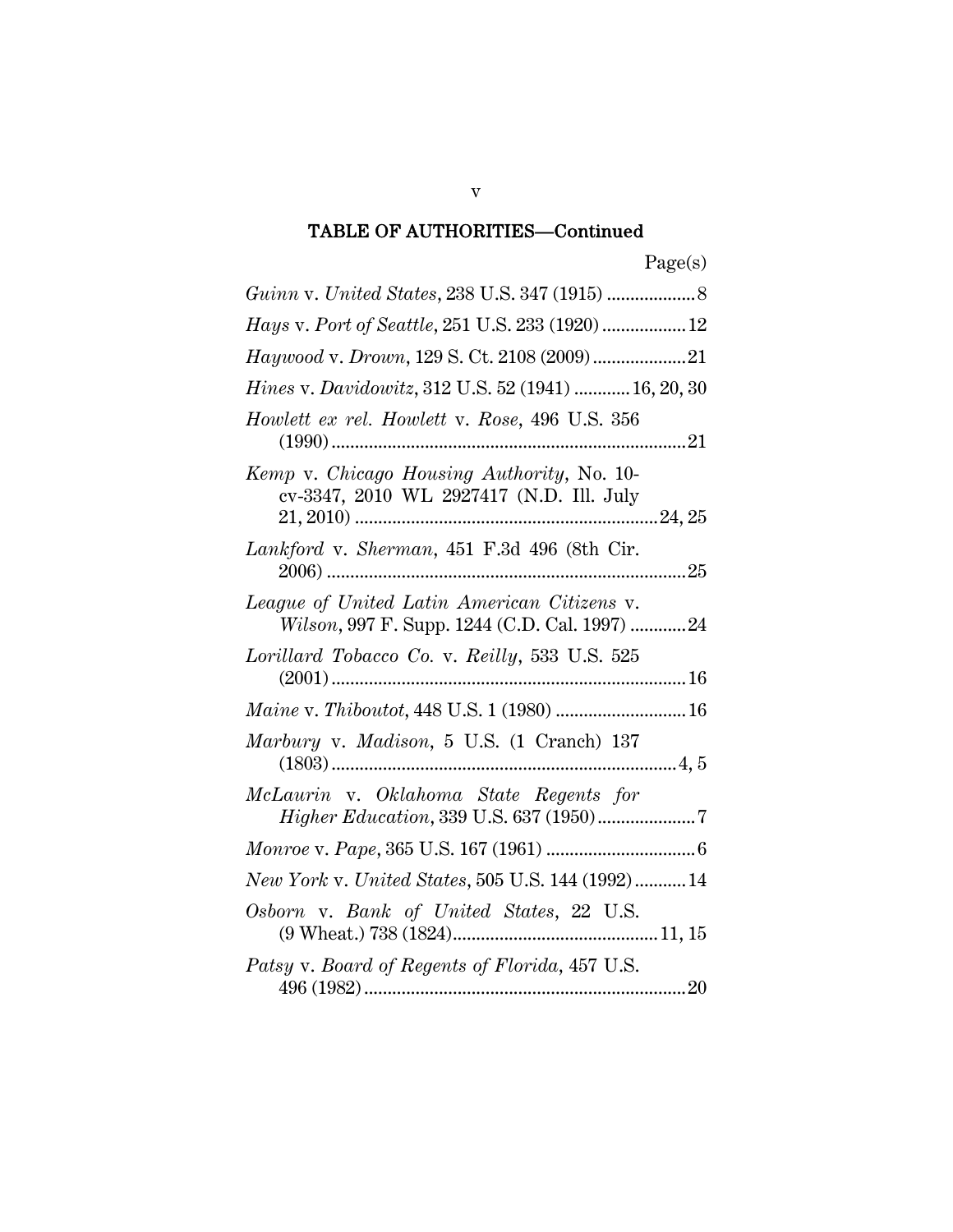| Pharmaceutical Research & Manufacturers                                                   |
|-------------------------------------------------------------------------------------------|
| of America v. Walsh, 538 U.S. 644                                                         |
| <i>Pierce v. Society of Sisters, 268 U.S. 510 (1925)2, 9</i>                              |
| Printz v. United States, 521 U.S. 898 (1997)  14                                          |
| Raich v. Truax, 219 F. 273 (D. Ariz. 1915)  11                                            |
| Rowe v. New Hampshire Motor Transport                                                     |
|                                                                                           |
| Shaw v. Delta Air Lines, Inc., 463 U.S. 85                                                |
| Society of Sisters v. Pierce, 296 F. 928 (D. Or.                                          |
| South Carolina v. Baker, 485 U.S. 505 (1988) 14                                           |
| South Dakota v. Dole, 483 U.S. 203 (1987) 14                                              |
|                                                                                           |
|                                                                                           |
|                                                                                           |
|                                                                                           |
|                                                                                           |
| United States v. City of Philadelphia, 644 F.2d                                           |
| United States v. Locke, 529 U.S. 89 (2000) 16                                             |
| Vicksburg Waterworks Co. v. Mayor & Alder-<br>men of Vicksburg, 185 U.S. 65 (1902) 12, 21 |

vi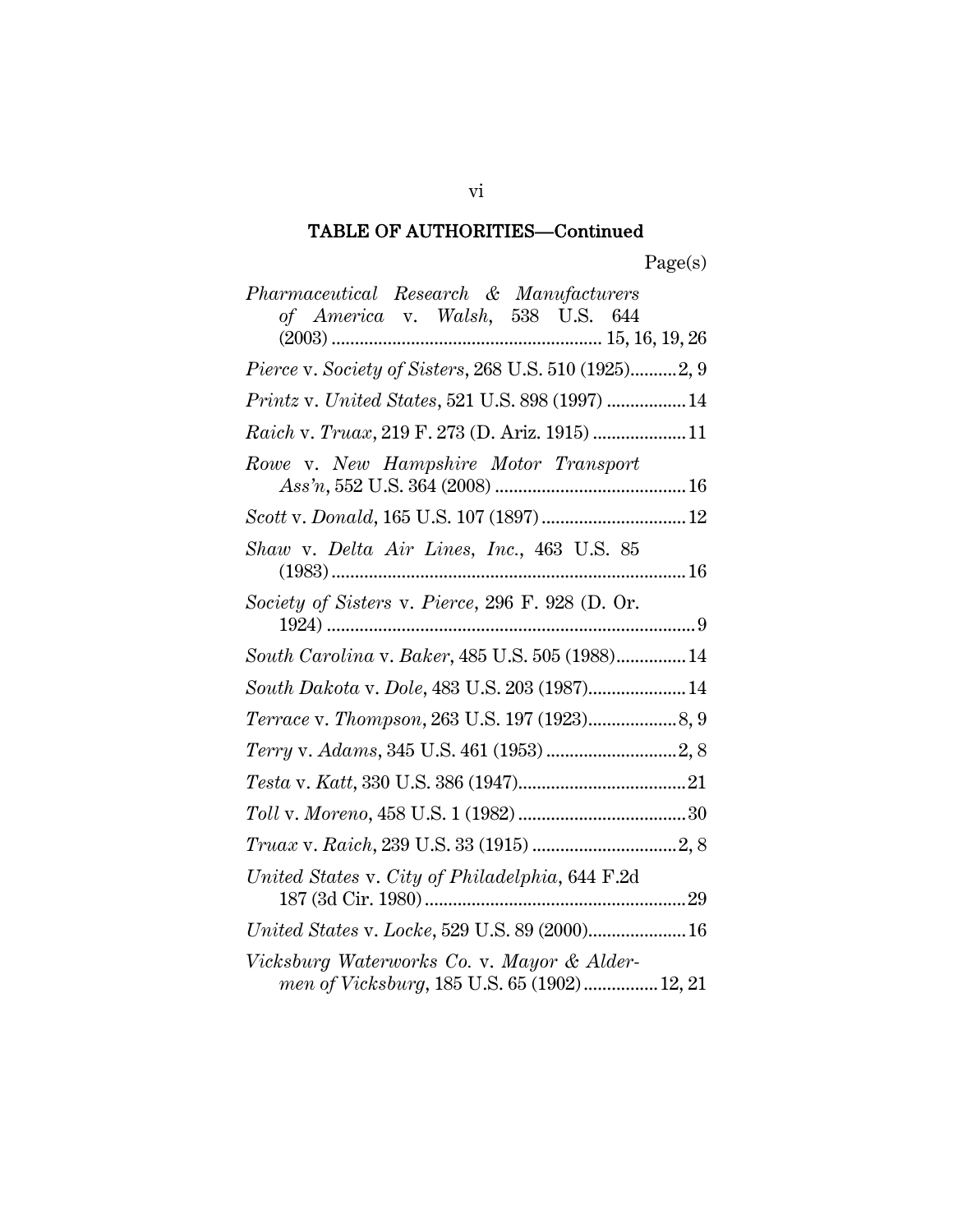| Villas at Parkside Partners v. City of Farmers<br><i>Branch</i> , 496 F. Supp. 2d 757 (N.D. Tex. |  |
|--------------------------------------------------------------------------------------------------|--|
| Villas at Parkside Partners v. City of Farmers<br><i>Branch</i> , 577 F. Supp. 2d 858 (N.D. Tex. |  |
| <i>Watters v. Wachovia Bank, N.A.,</i> 550 U.S. 1                                                |  |
|                                                                                                  |  |
| Youngstown Sheet & Tube Co. v. Sawyer,                                                           |  |

# DOCKETED CASES

| Complaint, United States v. Alabama, 11-cv- |  |
|---------------------------------------------|--|
|                                             |  |
| Complaint, United States v. Arizona, 10-cv- |  |
|                                             |  |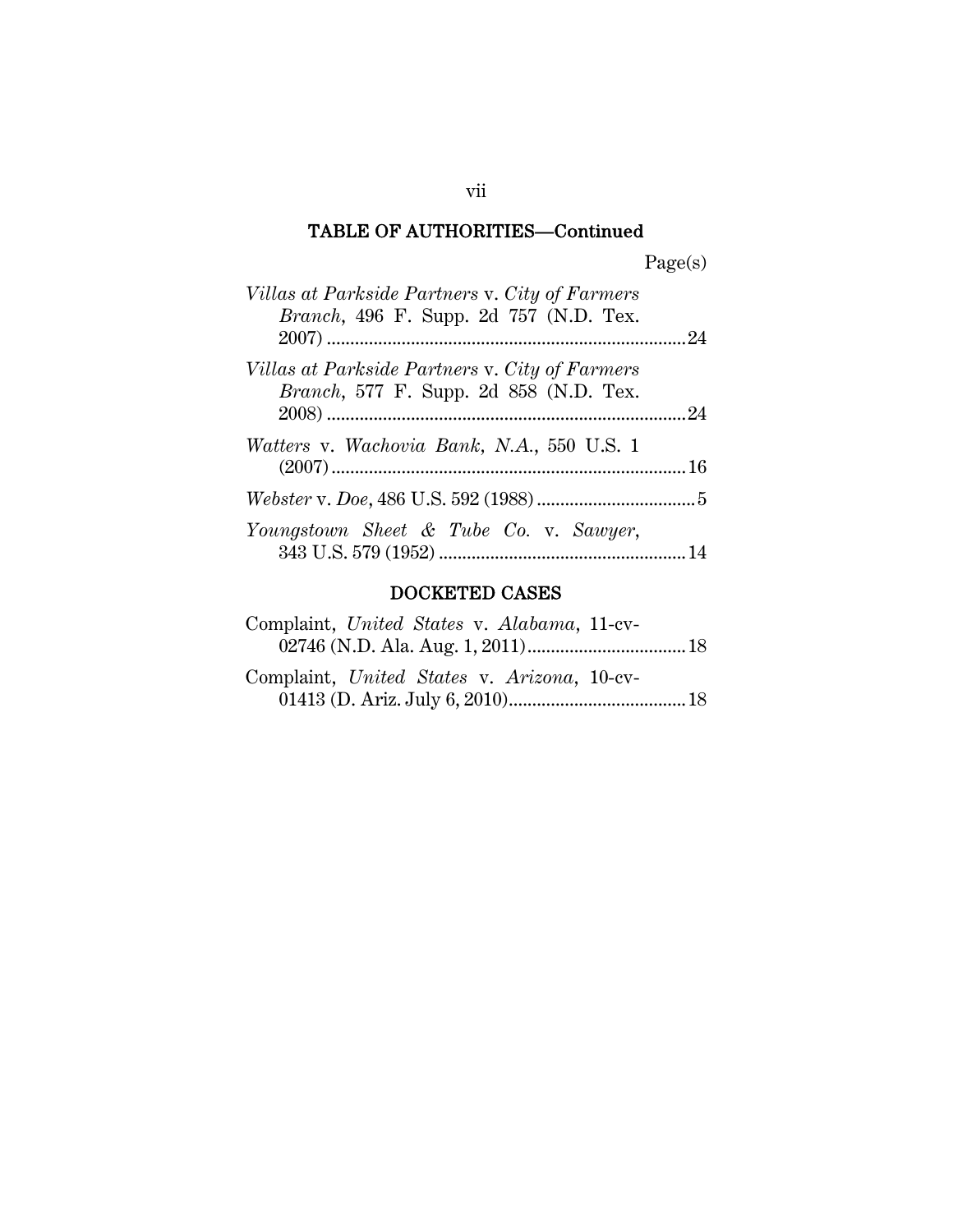Page(s)

# CONSTITUTIONAL AND STATUTORY PROVISIONS

| U.S. Const.                               |  |
|-------------------------------------------|--|
|                                           |  |
|                                           |  |
|                                           |  |
|                                           |  |
|                                           |  |
|                                           |  |
|                                           |  |
|                                           |  |
|                                           |  |
|                                           |  |
|                                           |  |
|                                           |  |
|                                           |  |
| Act of Dec. 29, 1979, Pub. L. No. 96-170, |  |
|                                           |  |
|                                           |  |

### OTHER AUTHORITIES

| Bandes, Susan, <i>Reinventing</i> Bivens: <i>The Self-</i><br><i>Executing Constitution</i> , 68 S. Cal. L. Rev.                             |  |
|----------------------------------------------------------------------------------------------------------------------------------------------|--|
| Berzon, Honorable Marsha S., Securing Fragile<br>Foundations: Affirmative Constitutional<br><i>Adjudication in Federal Courts, 84 N.Y.U.</i> |  |
| Blackmun, Harry A., Section 1983 and Federal<br>Protection of Individual Rights—Will the<br>Statute Remain Alive or Fade Away?,              |  |

## viii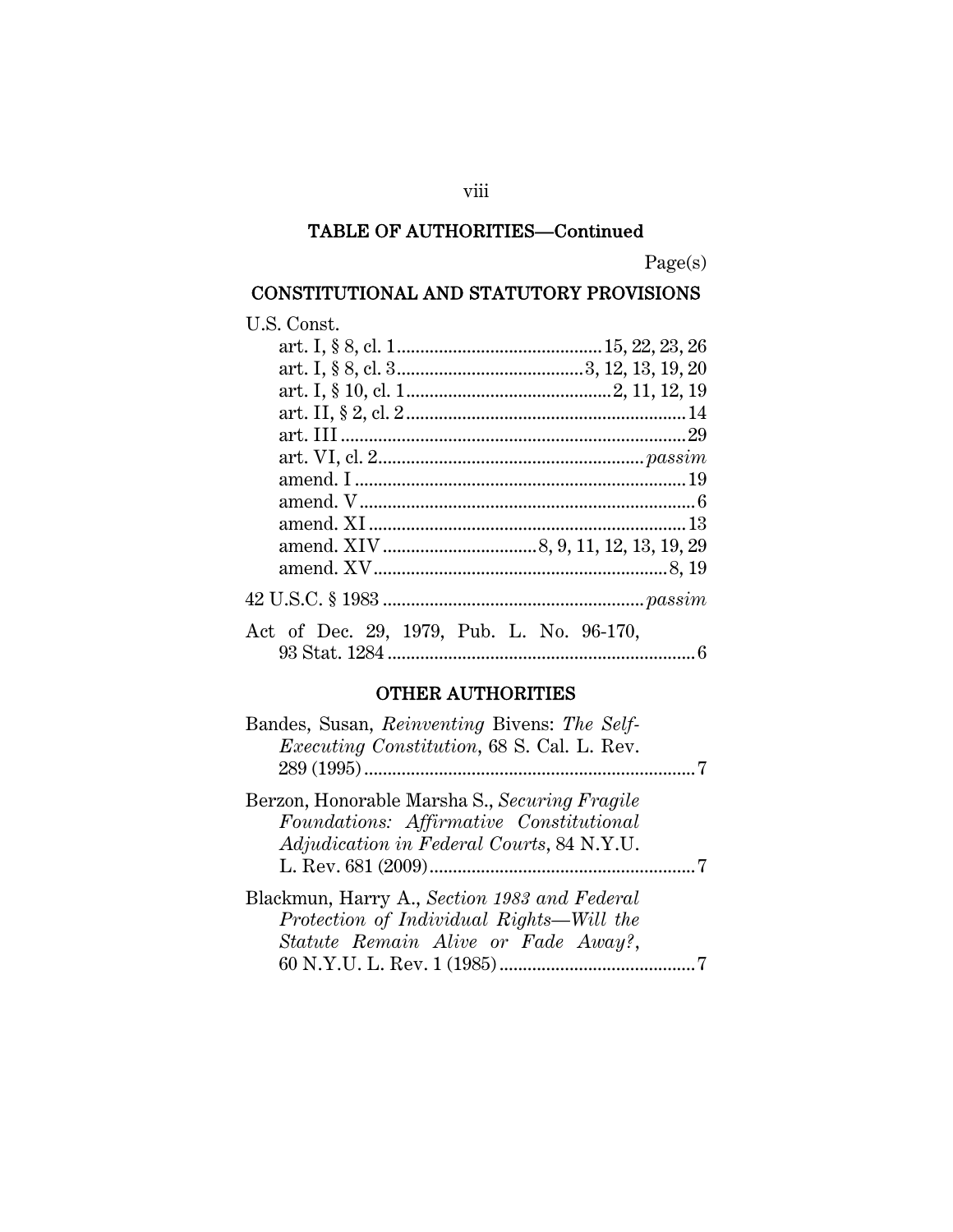| The Federalist Papers                                                                                                                                                         |
|-------------------------------------------------------------------------------------------------------------------------------------------------------------------------------|
| Hart & Wechsler's The Federal Courts & The<br>Federal System (Fallon, Richard H. et al.                                                                                       |
| Hills, Roderick M., Dissecting the State: The<br>Use of Federal Law to Free State and Lo-<br>cal Officials from State Legislatures' Con-                                      |
| Key, Lisa E., Private Enforcement of Federal<br>Funding Conditions Under § 1983: The<br>Supreme Court's Failure to Adhere to the<br>Doctrine of Separation of Powers, 29 U.C. |
| Mank, Bradford C., Suing Under § 1983: The<br>Future After Gonzaga University v. Doe,                                                                                         |
| Perkins, Jane, Medicaid: Past Successes and<br><i>Future Challenges</i> , 12 Health Matrix 7<br>27<br>$(2002)$                                                                |
| Sloss, David, Constitutional Remedies For<br><i>Statutory Actions</i> , 89 Iowa L. Rev. 355                                                                                   |
| Smolla, Rodney A., Federal Civil Rights Acts                                                                                                                                  |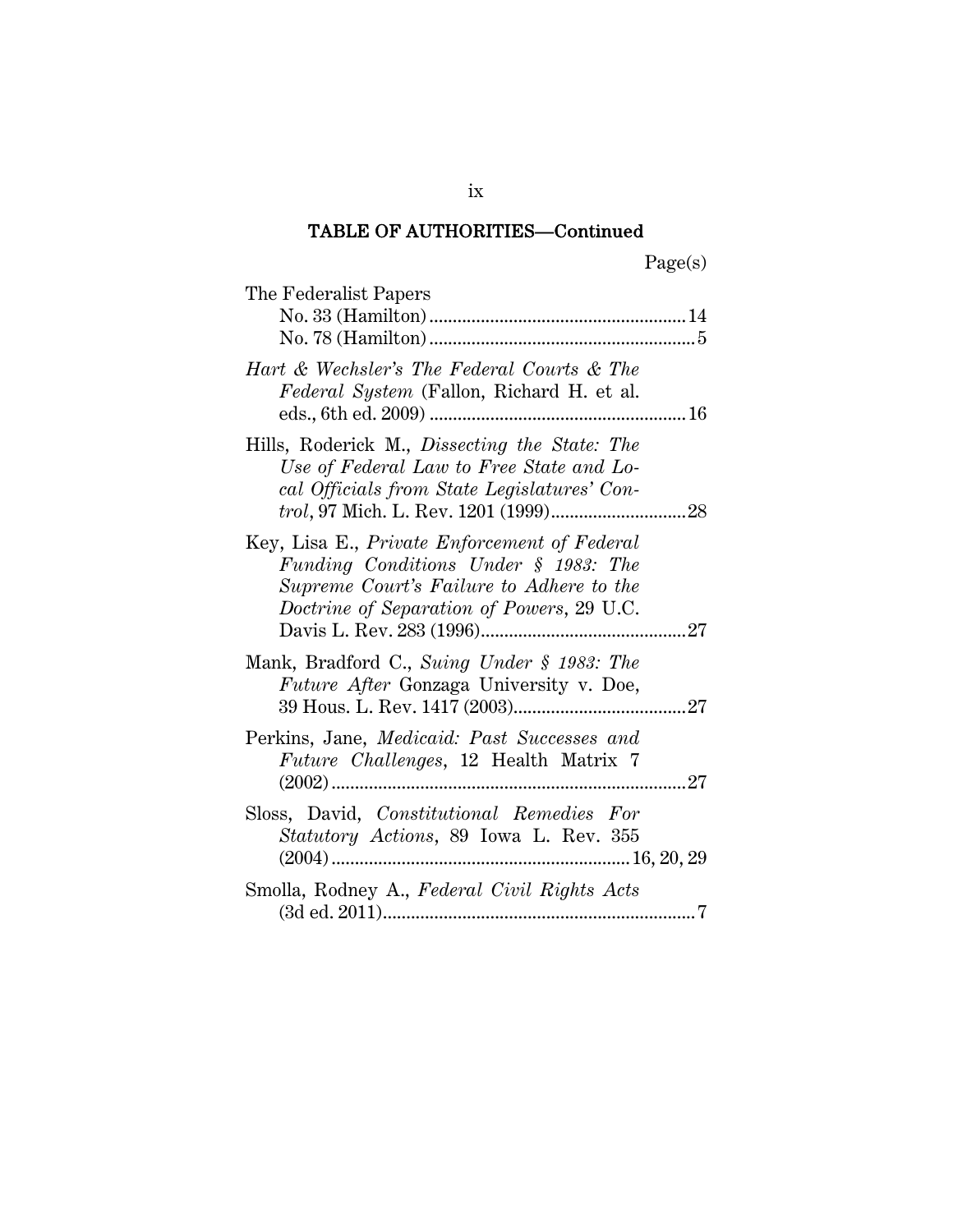Page(s)

| Stephenson, Matthew C., Public Regulation of  |  |
|-----------------------------------------------|--|
| Private Enforcement: The Case for Ex-         |  |
| panding the Role of Administrative Agen-      |  |
|                                               |  |
| Wright, Charles Alan et al., Federal Practice |  |
|                                               |  |

x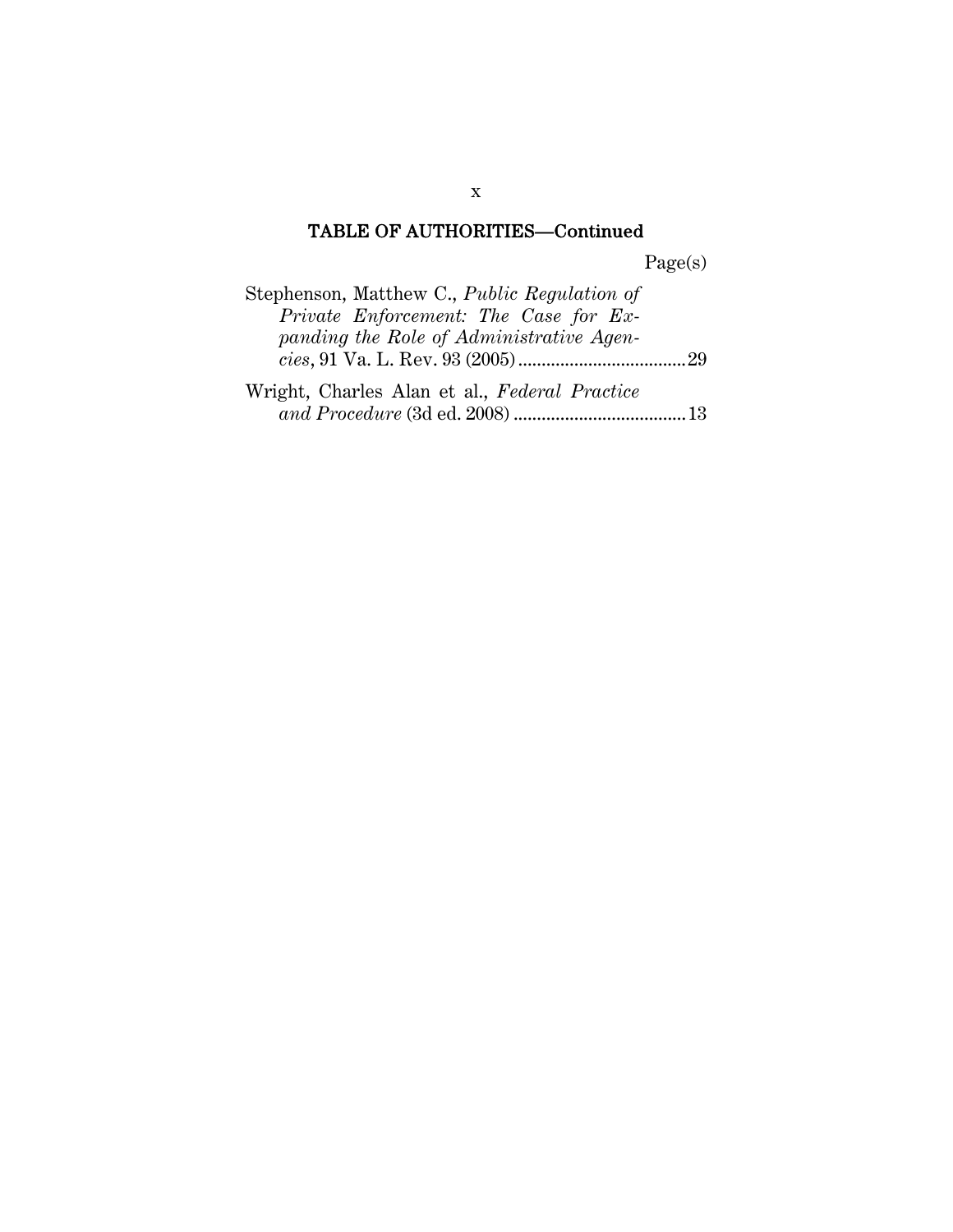#### INTEREST OF AMICI CURIAE<sup>1</sup>

The American Civil Liberties Union ("ACLU") is a nationwide, nonprofit, nonpartisan organization with over 500,000 members, dedicated to the principles of liberty and equality embodied in the Constitution and our nation's civil rights laws. Founded in 1920, the ACLU has vigorously defended civil liberties for over ninety years, working daily in courts, legislatures and communities to defend and preserve the individual rights and liberties that the Constitution and laws of the United States guarantee everyone in this country. The ACLU has appeared before this Court in numerous civil rights cases, both as direct counsel and as amicus curiae.

The NAACP Legal Defense & Educational Fund, Inc. ("LDF") is a non-profit legal organization established to assist African Americans and other people of color in securing their civil and constitutional rights. For more than six decades, LDF attorneys have represented parties and appeared as amicus curiae in litigation before the Supreme Court and other federal courts on matters of race discrimination, including through the type of direct constitutional enforcement actions at issue in this case.

The Mexican American Legal Defense and Education Fund ("MALDEF") is a national civil rights organization established in 1968. Its principal objective is

 $\overline{\phantom{0}1}$  $<sup>1</sup>$  The parties have consented to the filing of this brief. Pursu-</sup> ant to Rule 37.3(a), written consents to the filing of this brief are on file with the Clerk of the Court. No counsel for a party authored this brief in whole or in part, and no person, other than the amici curiae, their members, or their counsel made any monetary contribution to the preparation or submission of this brief.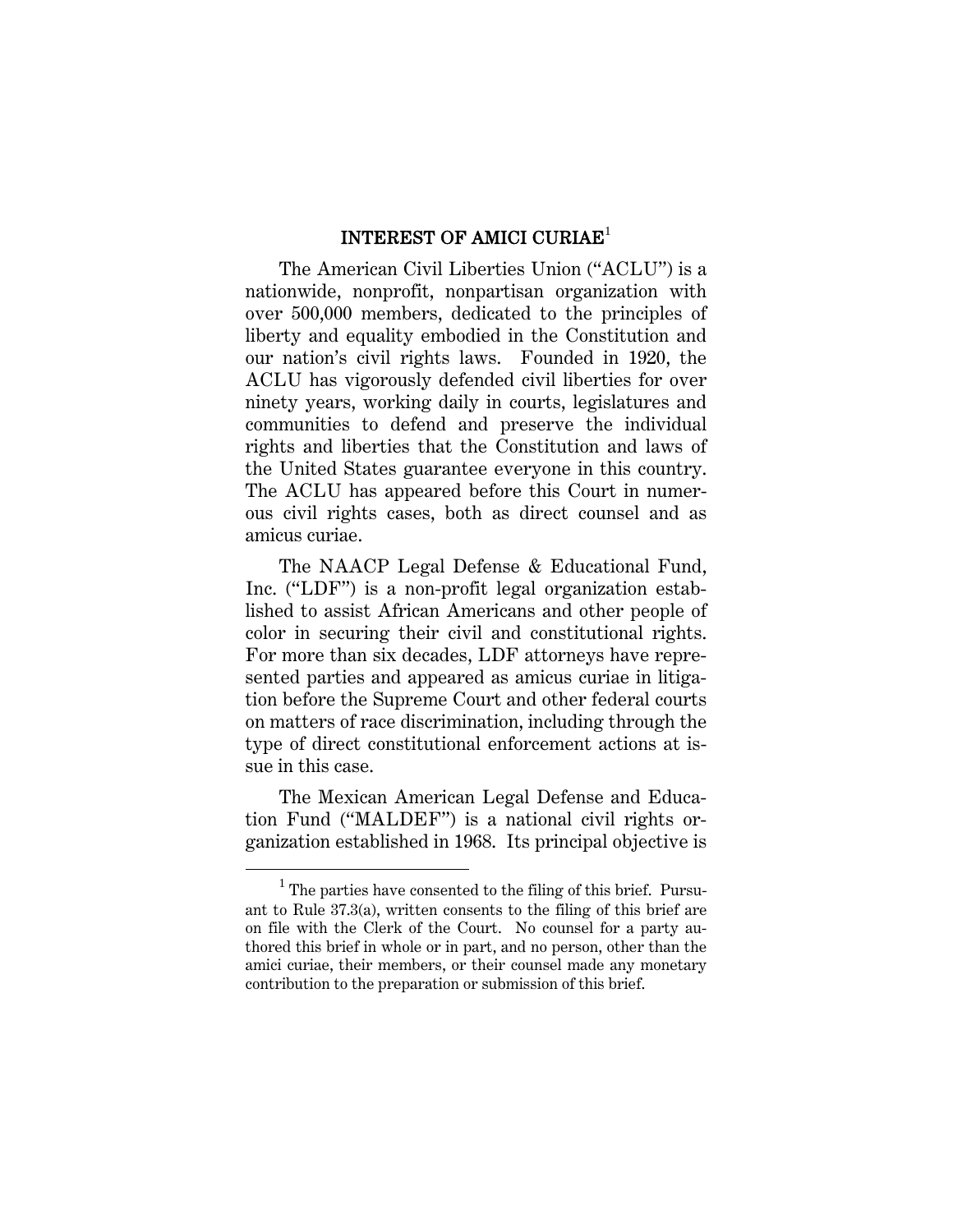to promote the civil rights of Latinos living in the United States through litigation, advocacy and education. MALDEF has represented Latino and minority interests in civil rights cases in the federal courts throughout the nation, including the Supreme Court. MALDEF's mission includes a commitment to protect the rights of immigrant Latinos in the United States, and MALDEF has asserted preemption theories in federal court to further this commitment.

#### SUMMARY OF ARGUMENT

I. Enforcement of the Constitution is not dependent on affirmative action by the political branches of government. Rather, from this Nation's earliest times to the present, the federal courts have consistently exercised their equitable powers to compel compliance with the Constitution, without suggesting the necessity for a statutory vehicle, such as 42 U.S.C. § 1983, for such authority. Those equitable powers have been, and continue to be, particularly important for minorities, immigrants, low-income individuals, and others whom our majoritarian political processes are often unwilling or unable to protect against constitutional violations. Indeed, direct actions brought to enforce compliance with the Constitution have resulted in many of this Court's most important civil-rights and civil-liberties decisions, including *Bolling* v. *Sharpe*, 347 U.S. 497 (1954), *Terry* v. *Adams*, 345 U.S. 461 (1953), *Truax* v. *Raich*, 239 U.S. 33 (1915), and *Pierce* v. *Society of Sisters*, 268 U.S. 510 (1925); in none of those cases did the Court suggest that it was acting under § 1983 or another statutory vehicle. That history is consistent with the many cases in which this Court enforced other provisions of the Constitution, such as the Contracts Clause and Commerce Clause, as well as structural principles of federalism and separation of powers.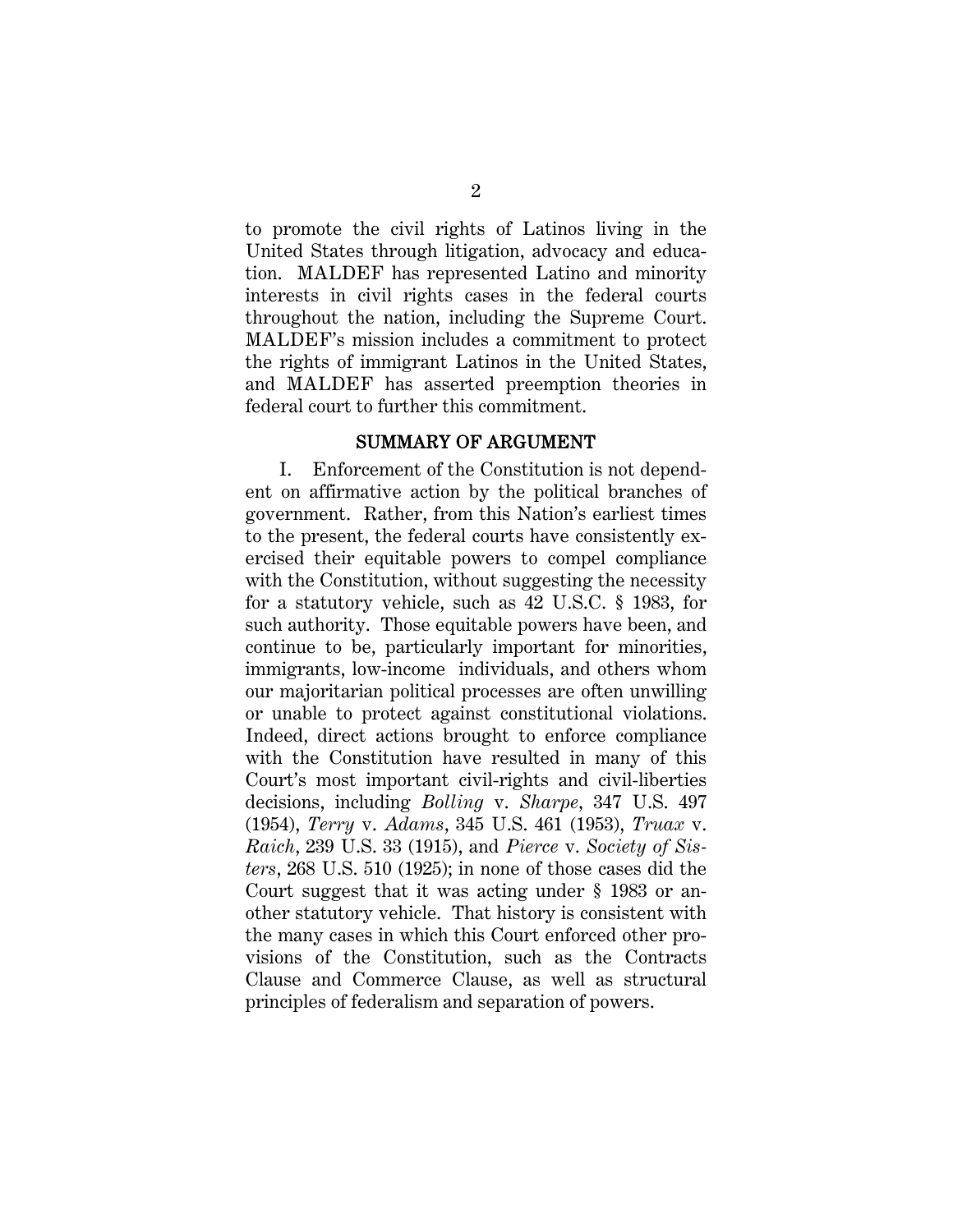Such direct actions are also available to enforce a claim of preemption under the Supremacy Clause, *see* U.S. Cert. Amicus Br. 15-18, including where the preemption is based on a statute enacted under Congress's spending power. This Court has entertained and sustained many preemption claims in that context, recognizing the appropriateness of direct actions to vindicate the supremacy of federal law. Petitioner suggests that such direct actions should not be allowed, or drastically restricted to narrow contexts, but that rule would seriously undermine federal law. In many contexts, a direct action is the only way in which the supremacy of federal law could be established. Requiring litigants asserting a Supremacy Clause claim to wait for a statecourt action would be grossly inefficient and could result in federal law being undermined by invalid state laws.

II. Direct actions remain critical to vindicate the supremacy of federal law. This is especially true for racial minorities, immigrants, and low-income individuals, who in many circumstances have difficulty obtaining access to, or support from, the federal political branches, and who often depend on a judicial remedy to prevent enforcement of state laws that conflict with federal laws. In contexts as diverse as immigration, housing, and public assistance, direct actions remain the only effective avenue to ensure the supremacy of federal law. Eliminating that avenue would seriously undermine federal law, because other avenues of enforcement of federal law—such as termination of federal funding or enforcement actions brought by the United States—are highly impractical and offer little or no hope for successful enforcement on behalf of individuals directly harmed by states' illegal conduct. Absent direct actions brought to establish the supremacy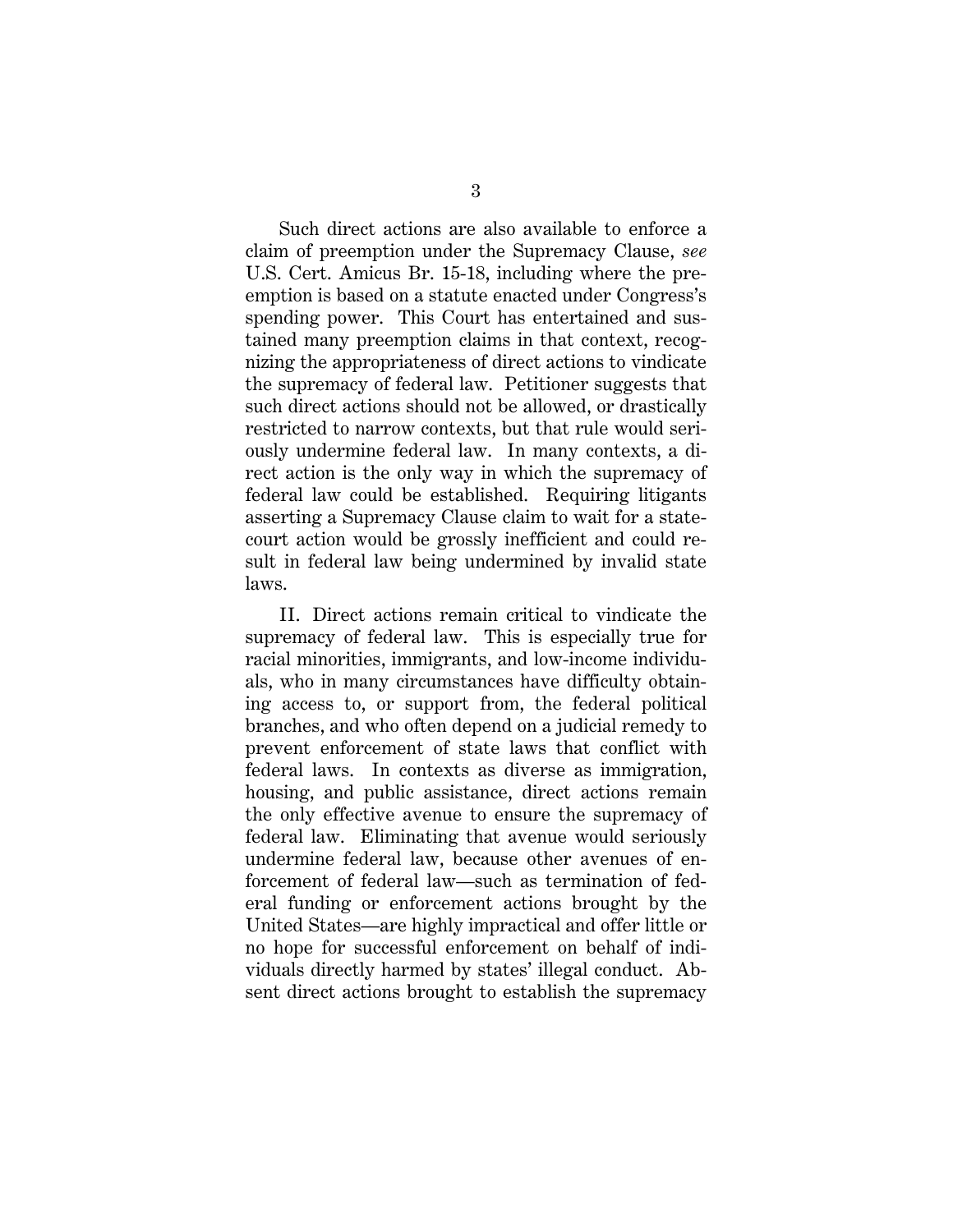of federal law by those most directly affected by preempted state laws, there could well be no meaningful remedy for state noncompliance with the Constitution's fundamental safeguards.

#### ARGUMENT

### I. THE COURTS' LONGSTANDING AUTHORITY TO EN-FORCE THE CONSTITUTION THROUGH DIRECT ACTIONS HAS BEEN PARTICULARLY CRITICAL FOR CIVIL RIGHTS AND CIVIL LIBERTIES

This Court has long recognized that the strictures of the Constitution may be enforced through direct actions for equitable relief, regardless whether Congress has enacted legislation specifically establishing a cause of action for such relief. So long as the court has subject-matter jurisdiction over the claim, separate legislation establishing a cause of action has never been necessary for a plaintiff to obtain forward-looking relief from unconstitutional conduct. Rather, the traditional equitable authority of the courts has always been deemed sufficient to provide such a remedy. The Court has adhered to this principle in many contexts whether the constitutional claim was brought against federal, state, or local officials; whether the claim was brought to enforce individual constitutional rights or to enforce structural principles in the Constitution; and whether or not the claim was brought to preclude an anticipated enforcement action.

The courts' inherent equitable authority to compel compliance with the Constitution is implicit in the structure of the Constitution itself, and in the Constitution's status as the supreme law of the land. *See* Santa Rosa Br. 13-18. As the Court recognized in *Marbury* v. *Madison*, 5 U.S. (1 Cranch) 137 (1803), judicial review is necessary as a check against the aggrandizement of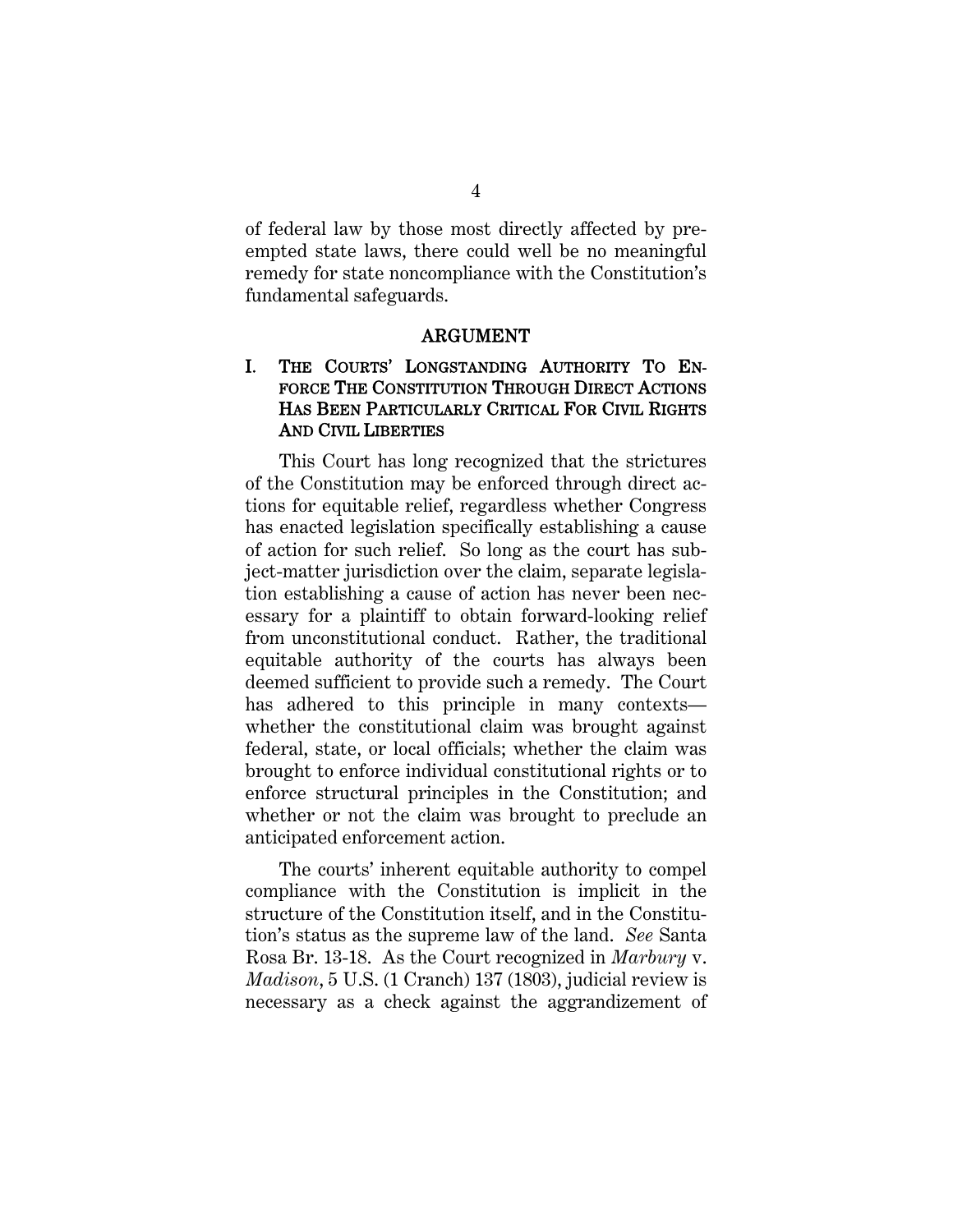power by the political branches. These structural principles not only protect each branch from intrusion by the others, but they also protect individuals from the abuse of governmental power. *See Bond* v. *United States*, 131 S. Ct. 2355, 2363-2364 (2011). Thus, as Chief Justice Marshall explained, "[t]he very essence of civil liberty" is "the right of every individual to claim the protection of the laws, whenever he receives an injury." 5 U.S. (1 Cranch) at 163. Although legislation may channel the way in which constitutional claims are entertained by the courts, the courts have long understood that the right to compel compliance with the Constitution is not contingent on the assent of the political branches. *See Webster* v. *Doe*, 486 U.S. 592, 603 (1988) (stressing that a "'serious constitutional question'" would arise if the political branches attempted to preclude any judicial forum for constitutional claims by failing to make statutory allowance for such claims); *see also* Federalist No. 78 (Hamilton) ("[T]he courts were designed to be an intermediate body between the people and the legislature, in order … to keep the latter within the limits assigned to their authority.").

#### A. Civil Rights Claims Have Long Been Enforceable Through Direct Actions

The ability to enforce rights directly under the Constitution has been particularly important for minorities, immigrants, low-income individuals, and other persons who have faced systemic barriers in our majoritarian political process and thus have often depended on the federal courts to secure their rights when Congress and the Executive Branch have been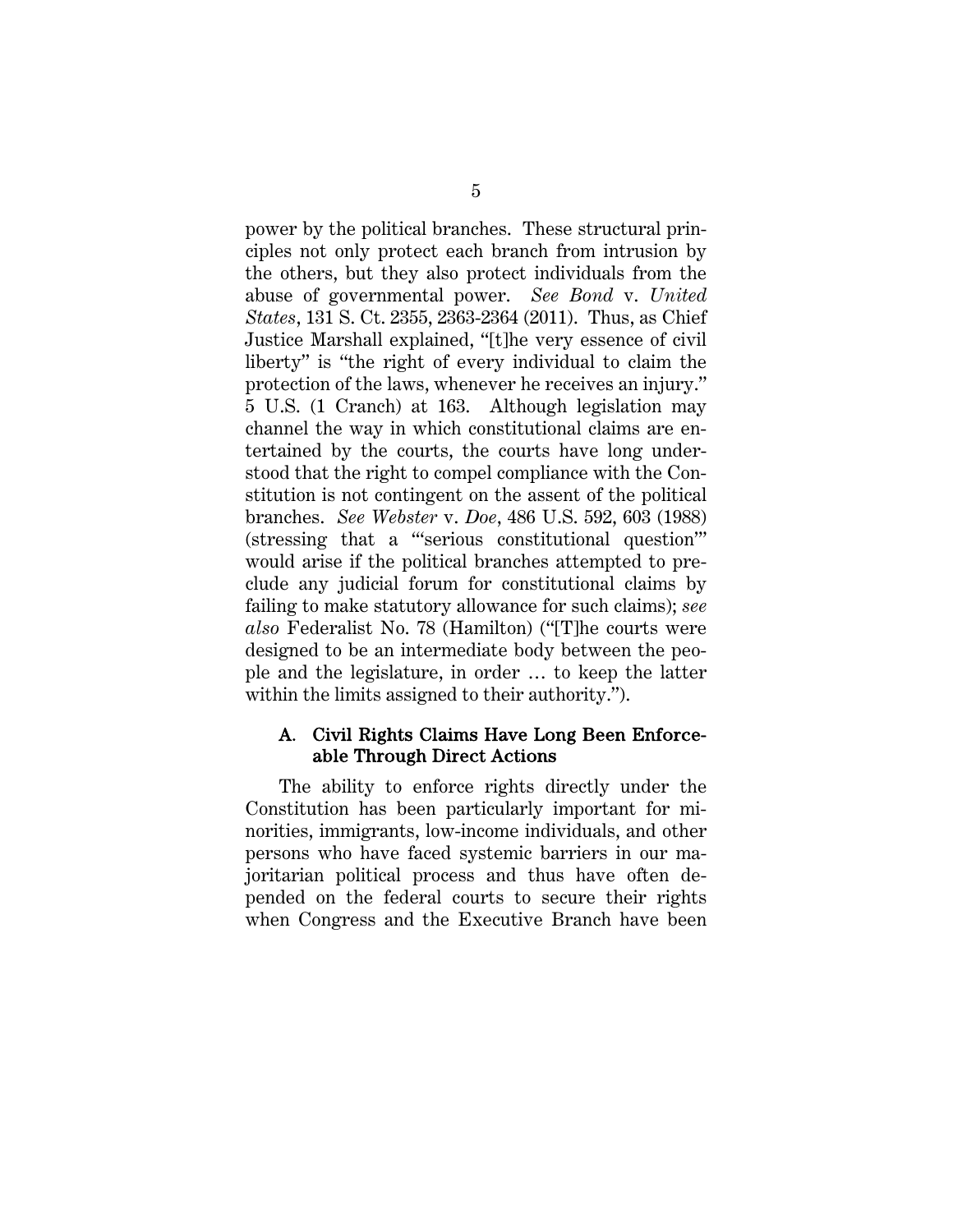unable or unwilling to do so.<sup>2</sup> Some of this Court's (and this country's) most significant steps toward achieving equality and liberty have resulted from plaintiffs' enforcement of their rights directly under the Constitution. And that was particularly true in the long period before this Court's decision in *Monroe* v. *Pape*, 365 U.S. 167 (1961), revived 42 U.S.C. § 1983 as a vehicle for enforcement of constitutional rights.

Many landmark civil rights decisions resulted from direct actions to enforce the Constitution. One such case, *Bolling* v. *Sharpe*, 347 U.S. 497 (1954), is a keystone of this Court's desegregation precedent. The *Bolling* plaintiffs challenged racial segregation in the public schools of the District of Columbia under the Due Process Clause of the Fifth Amendment. The Court ruled unanimously for the plaintiffs, holding that racial segregation in the District's public schools violated the Fifth Amendment. The Court nowhere suggested that the plaintiffs' ability to be heard on their due process claim depended on their being able to point to a statutory cause of action, such as § 1983.<sup>3</sup>

<sup>2</sup> *See Chambers* v. *Florida*, 309 U.S. 227, 241 (1940) ("Under our constitutional system, courts stand against any winds that blow as havens of refuge for those who might otherwise suffer because they are helpless, weak, outnumbered, or because they are non-conforming victims of prejudice and public excitement.").

 $3$  Indeed, at the time, it was an open question whether  $\S 1983$ applied to the District of Columbia. The Court did not address the question until *District of Columbia* v. *Carter*, 409 U.S. 418 (1973), which held that § 1983 did not apply to persons acting under color of D.C. law. Congress later amended § 1983 to apply to such persons. Act of Dec. 29, 1979, Pub. L. No. 96-170, § 1, 93 Stat. 1284.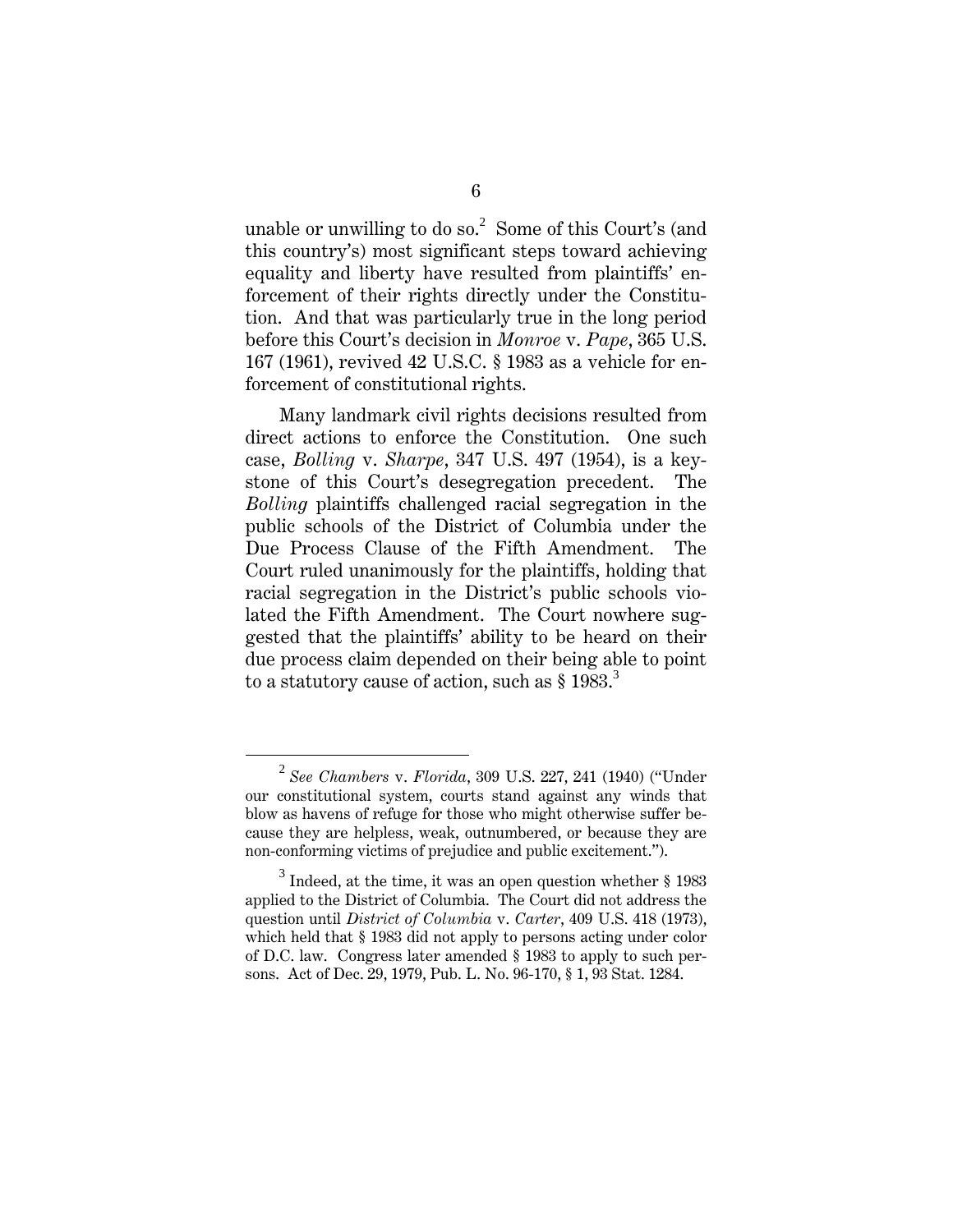Desegregation in higher education was advanced through another direct constitutional action, *McLaurin*  v. *Oklahoma State Regents for Higher Educ.*, 339 U.S. 637 (1950). After the University of Oklahoma denied the plaintiff admission to graduate school on the basis of his race, McLaurin sued for injunctive relief, alleging that the state law prohibiting integrated schools deprived him of equal protection. The district court agreed. The Oklahoma legislature then amended the statute, allowing the university to admit the plaintiff but restricting him to segregated facilities. The plaintiff returned to the district court to seek injunctive relief, which the district court denied. The Supreme Court reversed, holding that the amended state law permitting segregated facilities deprived McLaurin of his right to equal protection. *Id.* at 642. The Court nowhere suggested that McLaurin's ability to bring his constitutional claim depended on a statutory cause of action.<sup>4</sup>

<sup>4</sup> Another landmark desegregation case, *Brown* v. *Board of Education*, 347 U.S. 483 (1954)—which also did not mention the predecessor statute to § 1983—can be seen as a direct constitutional action as well, although commentators disagree on how to characterize that case. *Compare* Berzon, *Securing Fragile Foundations: Affirmative Constitutional Adjudication in Federal Courts*, 84 N.Y.U. L. Rev. 681, 685-686 (2009) (characterizing *Brown* as a direct constitutional action) *and* Bandes, *Reinventing*  Bivens*: The Self-Executing Constitution*, 68 S. Cal. L. Rev. 289, 355 (1995) (same), *with* Blackmun, *Section 1983 and Federal Protection of Individual Rights—Will the Statute Remain Alive or Fade Away?*, 60 N.Y.U. L. Rev. 1, 1-2, 19 (1985) (characterizing *Brown* as a § 1983 suit) *and* Smolla, *Federal Civil Rights Acts* § 14:2, at 391-392 (3d ed. 2011) (same). Regardless, *Bolling* demonstrates that there is a direct right of action under the Constitution to challenge the legality of racial segregation in public schools.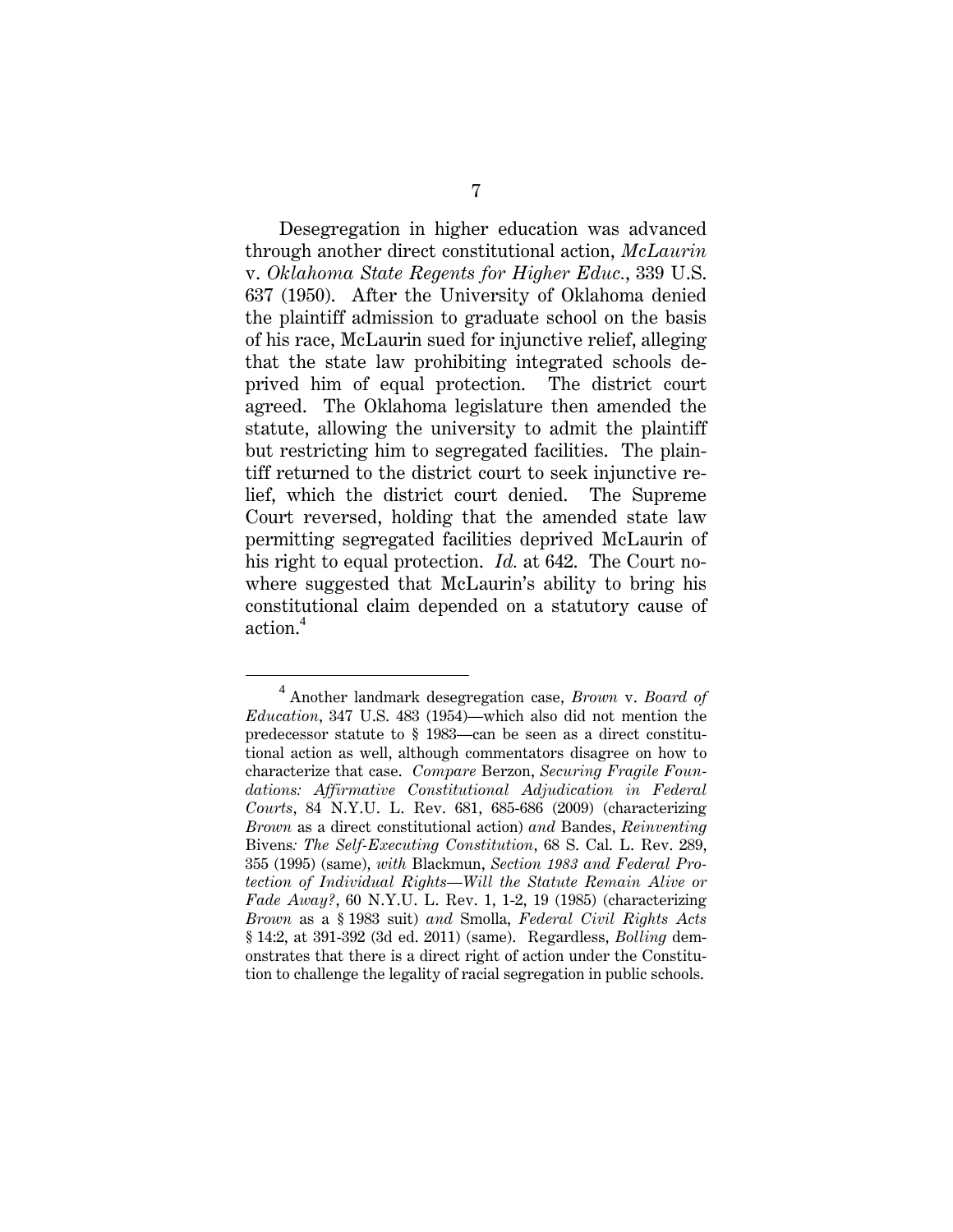In an equally important decision for minority voting rights, the Court in *Terry* v. *Adams*, 345 U.S. 461 (1953), sustained a constitutional challenge by black citizens to one of a series of schemes to maintain whites-only primary elections in Texas. Having abandoned their claim for damages, the *Terry* plaintiffs rested their equitable claims directly on the Fourteenth and Fifteenth Amendments. *Id.* at 478 nn.2 & 3 (Clark, J. concurring). The Court struck down the discriminatory primary as unconstitutional. *Id.* at 470; *see also id.* at 467 n.2 (plurality opinion) (noting that the Fifteenth Amendment is "'self-executing'"). In so ruling, the Court relied on its earlier decision in *Guinn* v. *United States*, 238 U.S. 347 (1915), which invalidated grandfather clauses under the Fifteenth Amendment, even though Congress had not enacted specific legislation reaching primary elections, based on "the selfexecuting power of the 15th Amendment," *id.* at 368.

Several of this Court's pathmarking decisions establishing the rights of noncitizens also reached the Court by way of direct action. For example, in *Truax* v. *Raich*, 239 U.S. 33 (1915), this Court held that an Arizona statute prohibiting the employment of noncitizens violated their rights to equal protection under the Fourteenth Amendment. The Court did not suggest the case was before it under a statutory cause of action such as § 1983, but rather stressed that the plaintiff had invoked the equitable power of the district court to restrain unconstitutional action. Similarly, in *Terrace* v. *Thompson*, 263 U.S. 197 (1923), the Court, although rejecting an immigrant's constitutional claim on the merits, stressed that the power to compel compliance with the Constitution rested on the courts' traditional equitable powers, noting that equity jurisdiction will be exercised to enjoin unconstitutional state laws "wherever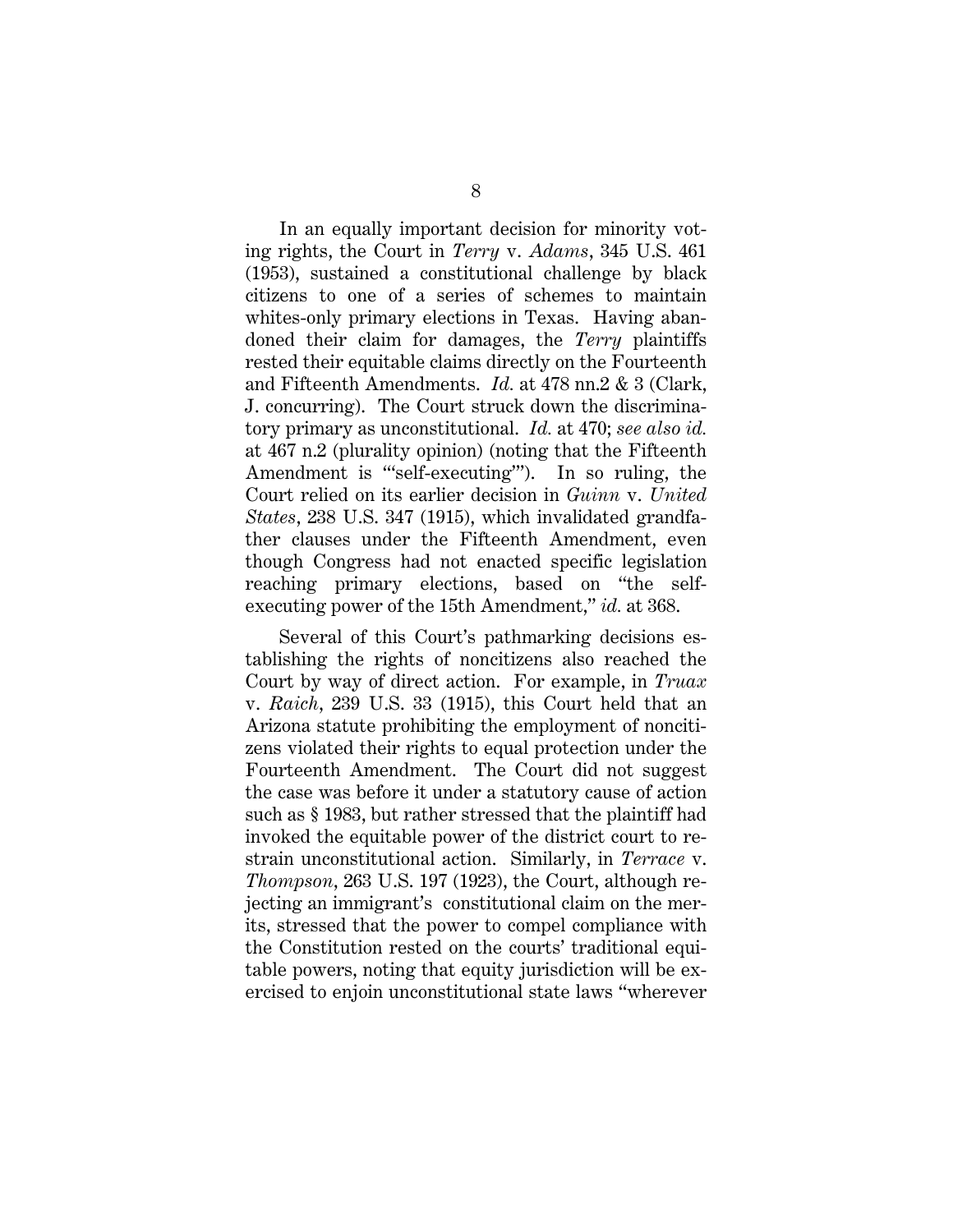it is essential in order effectually to protect property rights and the rights of persons against injuries otherwise irremediable." *Id.* at 214.

Similarly, one of this Court's leading decisions on the meaning of "liberty" within the Due Process Clause, *Pierce* v. *Society of Sisters*, 268 U.S. 510 (1925), arrived at the Court by way of a direct action brought to enforce the Fourteenth Amendment and to prevent Oregon officials from implementing a state compulsory education law that would have forced all children to attend public schools. *See id.* at 530. The Court nowhere referred to a statutory cause of action under which the claim for equitable relief was brought. The district court where the case was originally brought observed that "[t]he question as to equitable jurisdiction is a simple one, and it may be affirmed that, without controversy, the jurisdiction of equity to give relief against the violation or infringement of a constitutional right, privilege, or immunity, threatened or active, to the detriment or injury of a complainant, *is inherent*, unless such party has a plain, speedy, and adequate remedy at law." *Society of Sisters* v. *Pierce*, 296 F. 928, 931 (D. Or. 1924) (emphasis added).

This theme—that the courts have inherent authority to restrain violations of the Constitution, so long as they have subject-matter jurisdiction—runs throughout the Court's decisions and has never been seriously questioned. In *Bell* v. *Hood*, 327 U.S. 678, 684 (1946) (footnote omitted), the Court observed that "it is established practice for this Court to sustain the jurisdiction of federal courts to issue injunctions to protect rights safeguarded by the Constitution and to restrain individual state officers from doing what the 14th Amendment forbids the State to do"—without any mention of a statutory vehicle such as § 1983. And although Jus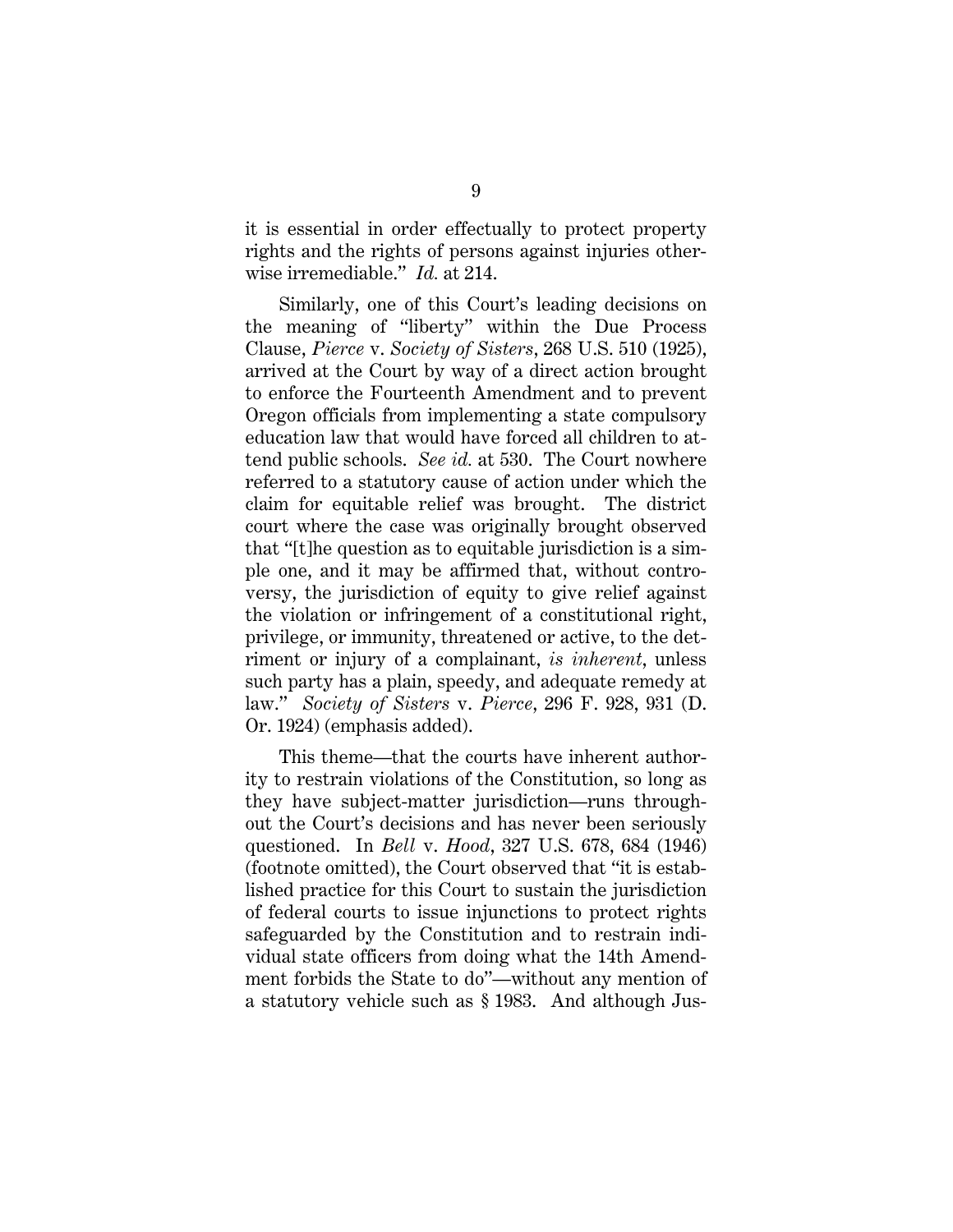tices of this Court have debated whether *damages*  should be available to remedy *past* constitutional violations in the absence of a statutory cause of action, *see Bivens* v. *Six Unknown Named Agents of Federal Bureau of Narcotics*, 403 U.S. 388 (1971); *Correctional Services Corp.* v. *Malesko*, 534 U.S. 61, 75 (2001) (Scalia, J., concurring), the Court has never questioned courts' inherent authority to enjoin threatened or ongoing constitutional violations. *See, e.g., Carlson* v. *Green*, 446 U.S. 14, 42 (1980) (Rehnquist, J., dissenting) (criticizing direct constitutional actions for damages, but acknowledging tradition of direct constitutional actions for equitable relief, and noting that "[t]he broad power of federal courts to grant equitable relief for constitutional violations has long been established").

Moreover, contrary to petitioner's assertion (Pet. Br. 43-44), the Court has entertained such direct actions to enforce the Constitution regardless whether that claim was brought to prevent a threatened enforcement action and might have been raised in defense to such an action. *See infra* pp. 18-22; U.S. Cert. Amicus Br. 17-18 (acknowledging that "not all of this Court's" preemption cases involved claims raised in defense to enforcement actions). Indeed, where the plaintiff could not bring the claim defensively to an enforcement action, the case for exercise of the courts' equity power is particularly compelling because the plaintiff could well have no other way to vindicate his constitutional rights. In the desegregation and voting rights cases discussed above, for example, there was no clear way that the plaintiffs seeking to vindicate their constitutional rights could have obtained a ruling on the merits of their claims except through affirmative litigation. And in *Truax*, the district court observed that the noncitizen's constitutional claim presented an appropriate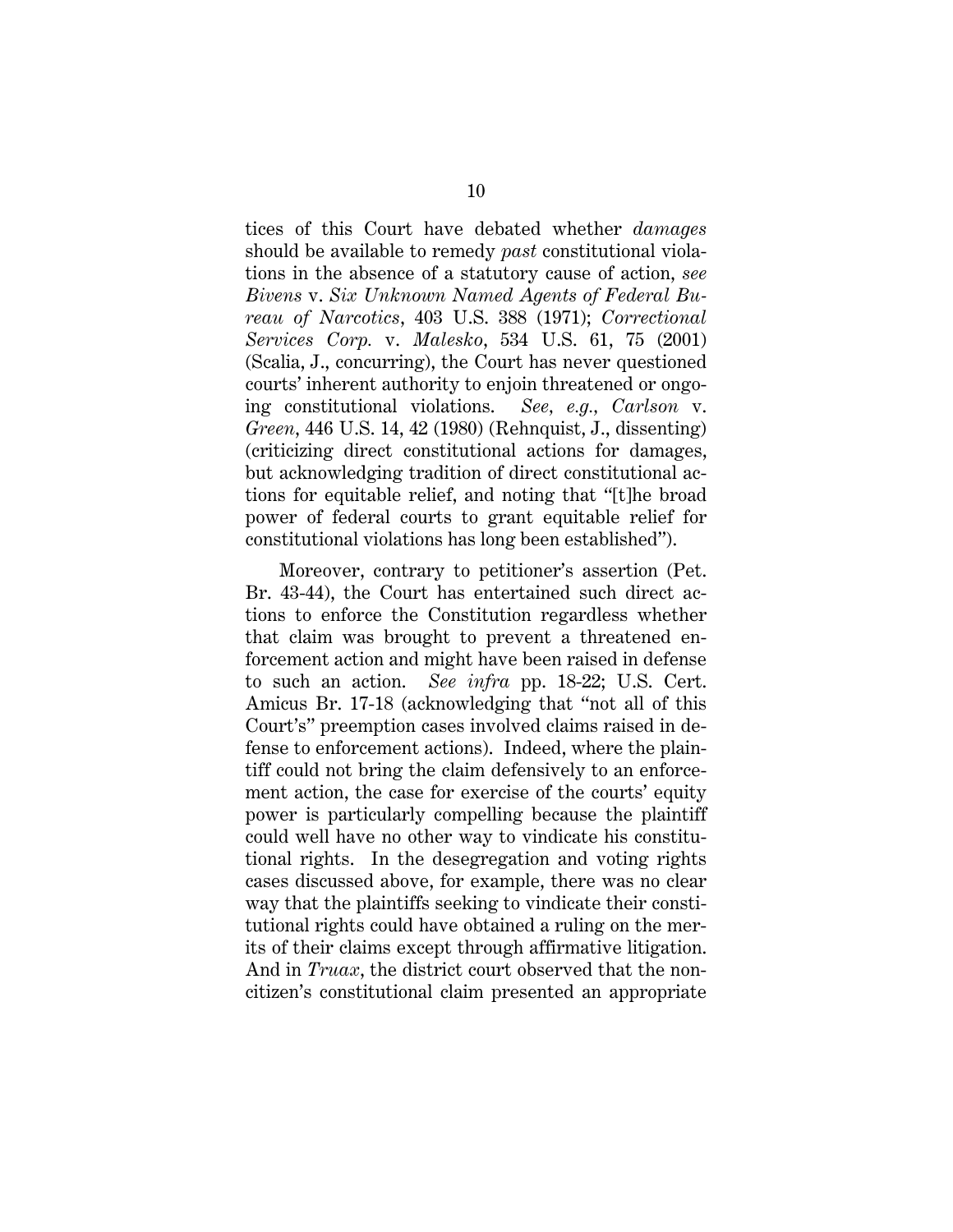case for the exercise of equity power because under the challenged Arizona statute only employers, not (noncitizen) employees, were subject to criminal prosecution; thus the noncitizen employee would have had no other forum for his claim to be heard. *See Raich* v. *Truax*, 219 F. 273, 283-284 (D. Ariz. 1915). If a plaintiff seeking to enforce the Constitution has no other forum in which to raise his claim, that provides a stronger not a weaker—rationale for the courts to entertain a direct equitable action.

#### B. Constitutional Claims Outside The Civil Rights Context Have Also Long Been Enforceable Through Direct Actions

These civil rights cases are in keeping with historical tradition, in which this Court has long recognized direct actions to enforce constitutional provisions, regardless whether Congress has provided a specific statutory vehicle for enforcement of the Constitution.

One of the earliest examples is *Osborn* v. *Bank of United States*, 22 U.S. (9 Wheat.) 738 (1824). This Court resolved the Bank of the United States' suit against the Ohio Auditor for collecting a state tax that conflicted with the federal statute that created the Bank. Although no statute created a cause of action for the Bank, this Court found that the dispute warranted the "interference of a Court," and it held the Ohio law unconstitutional on the ground that it was "repugnant to a law of the United States" and therefore void under the Supremacy Clause. *Id.* at 838, 868.

In the years after *Osborn*, and with increasing frequency after Congress provided for federal-question jurisdiction in 1875, courts routinely entertained suits to enforce directly a broad range of constitutional provisions, including the Contracts Clause, the Fourteenth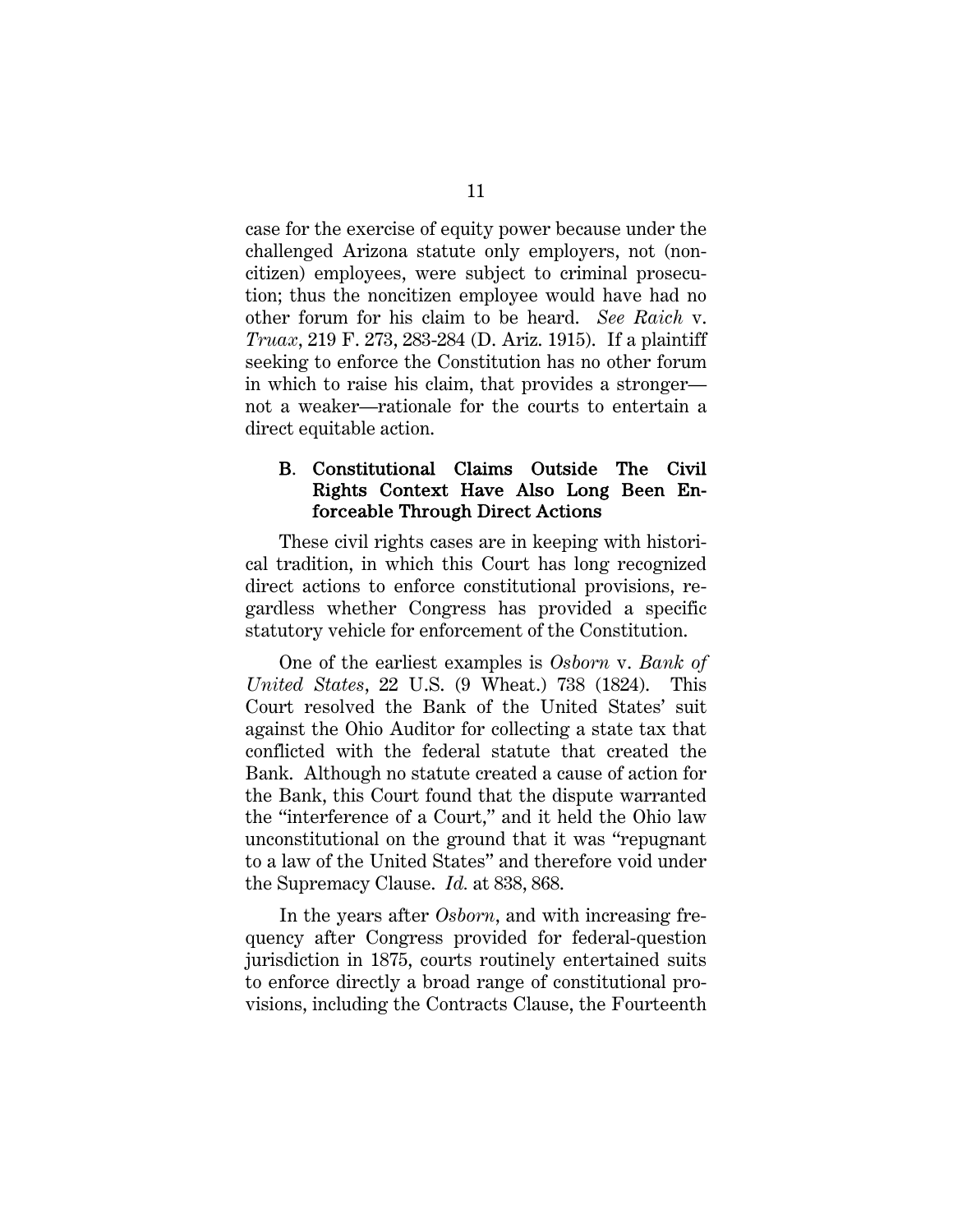Amendment's Due Process Clause, and the dormant Commerce Clause. *See, e.g.*, *Hays* v. *Port of Seattle*, 251 U.S. 233 (1920) (Due Process Clause and Contracts Clause); *Vicksburg Waterworks Co.* v. *Mayor & Aldermen of Vicksburg*, 185 U.S. 65 (1902) (Contracts Clause); *Chicago Burlington & Quincy R.R. Co.* v. *City of Chi.*, 166 U.S. 226 (1897) (Due Process Clause); *Scott*  v. *Donald*, 165 U.S. 107 (1897) (Commerce Clause); *Allen* v. *Baltimore & Ohio R.R. Co.*, 114 U.S. 311 (1884) (Contracts Clause). Particularly noteworthy are the direct actions for equitable relief brought to enforce the Contracts Clause, because it still is not settled in this Court whether claims under the Contracts Clause may be brought under § 1983. *See Dennis* v. *Higgins*, 498 U.S. 439, 456-457 (1991) (Kennedy, J., dissenting); *Crosby* v. *City of Gastonia*, 635 F.3d 634, 640-641 (4th Cir. 2011) (noting issue), *petition for cert. filed,* No. 10- 1479 (U.S. June 8, 2011). Nonetheless, the Court explained in *Vicksburg Waterworks* that the Contracts Clause claim was properly before it because "the case presented by the bill is within the meaning of the Constitution of the United States and within the jurisdiction of the circuit court as presenting a Federal question"—without suggesting that a statutory cause of action was also necessary. 185 U.S. at 82. The Court more recently upheld a Contracts Clause claim in such a direct-action posture in *Allied Structural Steel Co.* v. *Spannaus*, 438 U.S. 234 (1978), without discussing whether the claim might have been brought under § 1983.

One of the most notable of these cases was *Ex Parte Young*, 209 U.S. 123 (1908). After the Minnesota Attorney General signaled his intention to enforce a state law limiting the rates that railroads could charge, a group of railroad shareholders sued him to enjoin en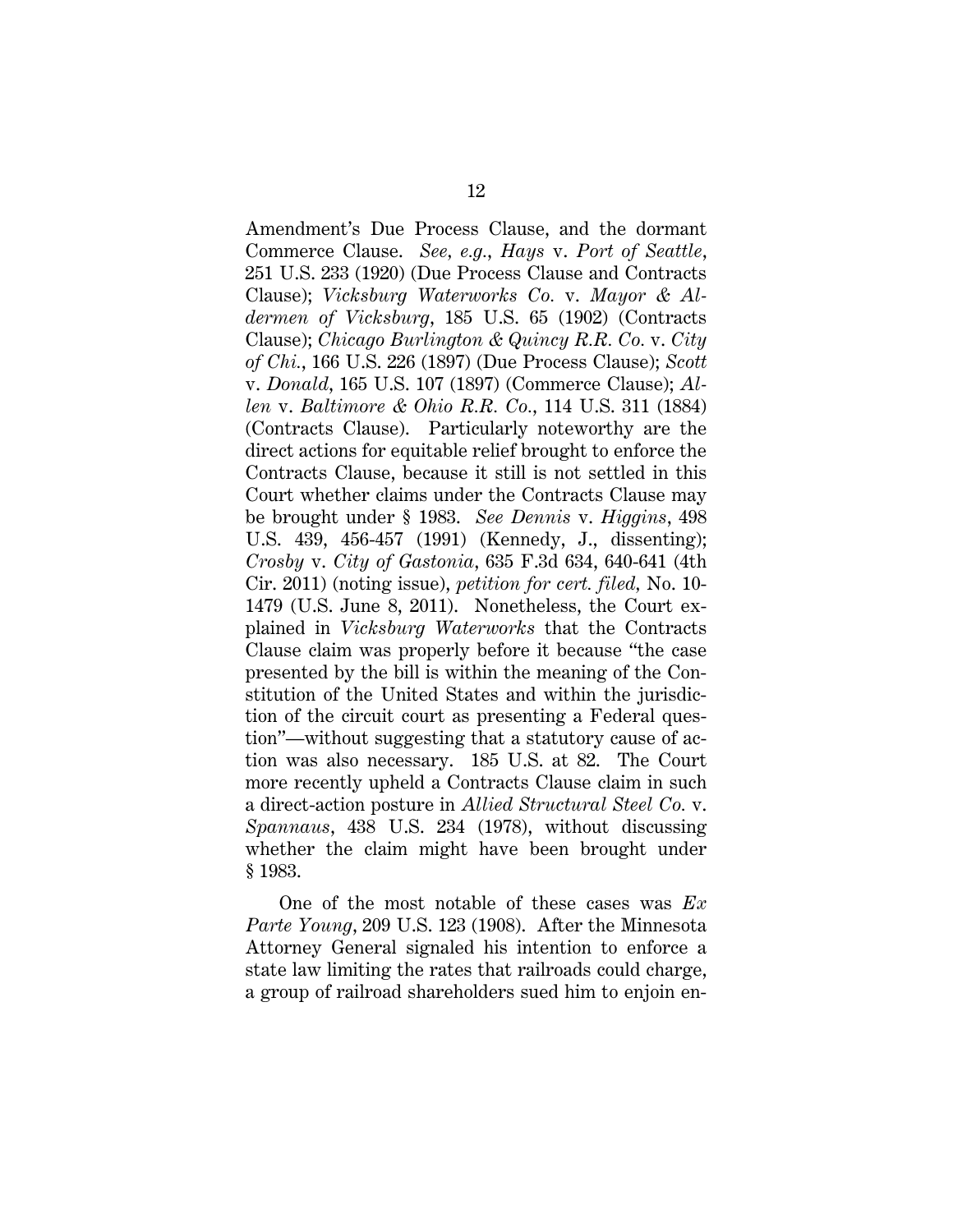forcement of that law, arguing that it violated the Commerce Clause and Due Process Clause of the Fourteenth Amendment. The Court concluded that the Eleventh Amendment does not bar suits against state officers to enjoin violations of the Constitution or federal law. *Id.* at 159-160. The Court also concluded that the federal courts had jurisdiction because the case raised "Federal questions" directly under the Constitution. *Id.* at 143-145. The Court thus viewed the Constitution—paired with the federal-question jurisdiction statute—as providing the basis of the plaintiffs' right to sue a state officer to enjoin an alleged constitutional violation. As this Court has observed, "the availability of prospective relief of the sort awarded in *Ex parte Young* gives life to the Supremacy Clause. Remedies designed to end a continuing violation of federal law are necessary to vindicate the federal interest in assuring the supremacy of that law." *Green* v. *Mansour*, 474 U.S. 64, 68 (1985). Indeed, scholars have concluded that "the best explanation of *Ex parte Young* and its progeny is that the Supremacy Clause creates an implied right of action for injunctive relief against state officers who are threatening to violate the federal Constitution and laws."<sup>5</sup>

Also demonstrating this principle are the numerous cases in which this Court has resolved structural constitutional claims brought against the federal government without suggesting that a statutory cause of action was necessary for those claims to be before the courts, and where there was no evident alternative forum for those claims to be heard (such as under the

 $\frac{1}{5}$  Wright et al., *Federal Practice and Procedure* § 3566, at 292 (3d ed. 2008).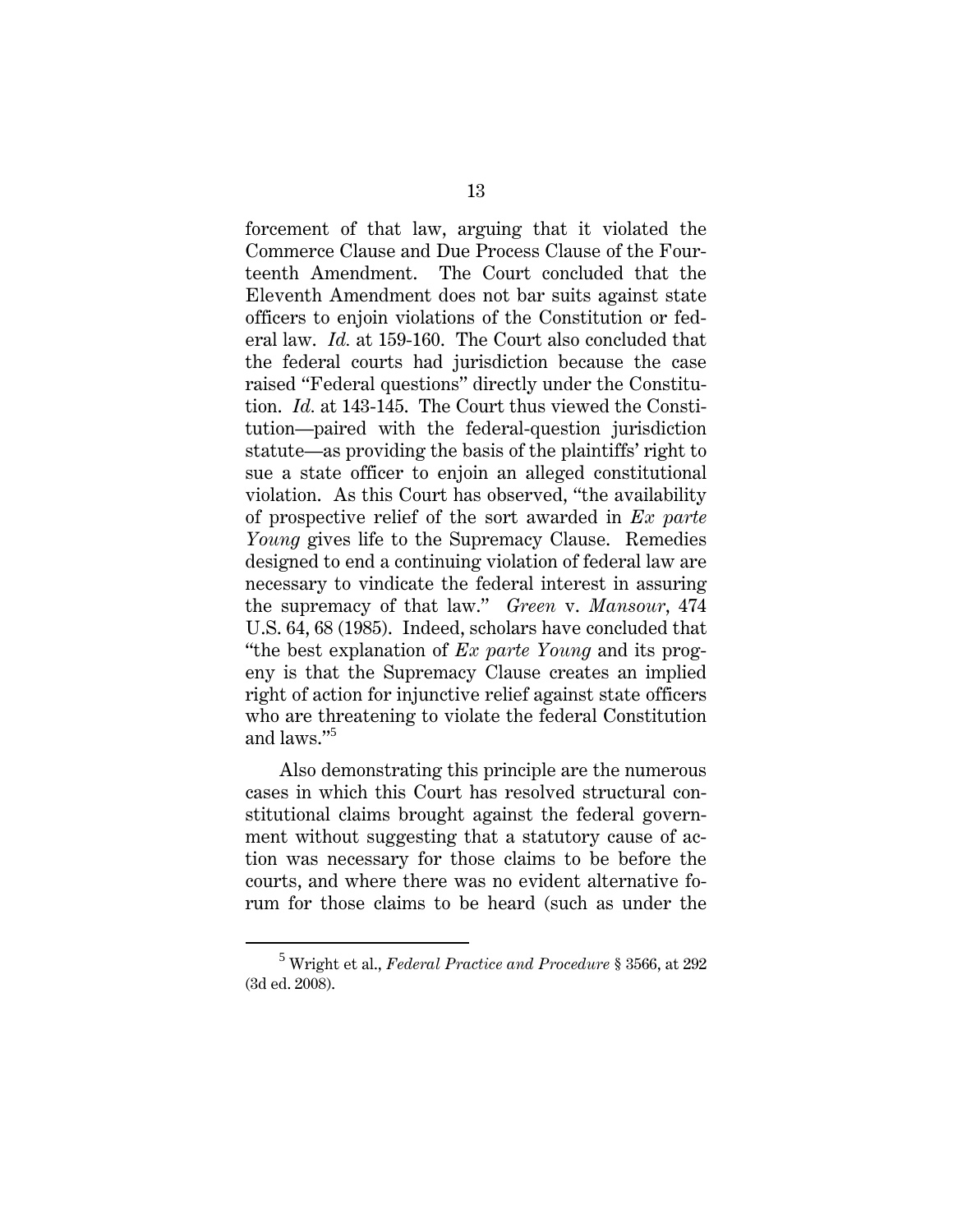Administrative Procedure Act or in defense to an enforcement action). *See Printz* v. *United States*, 521 U.S. 898 (1997); *New York* v. *United States*, 505 U.S. 144 (1992); *South Carolina* v. *Baker*, 485 U.S. 505 (1988); *South Dakota* v. *Dole*, 483 U.S. 203 (1987); *Youngstown Sheet & Tube Co.* v. *Sawyer*, 343 U.S. 579 (1952); *see also Free Enterprise Fund* v. *Public Co. Accounting Oversight Bd.*, 130 S. Ct. 3138, 3151 & n.2 (2010) (ruling that Appointments Clause claim was properly before the courts, despite the absence of a statutory cause of action).<sup>6</sup>

#### C. The Supremacy Clause As Well May Be Enforced Through Direct Equitable Actions

Given the courts' historical willingness to entertain direct actions to enforce the Constitution, it would be surprising to learn that the Supremacy Clause, alone among the Constitution's provisions, could not be so enforced. As the Framers explained, the Supremacy Clause is fundamental to the Constitution, for if the laws of the United States "were not to be supreme," then "they would amount to nothing." Federalist No. 33 (Hamilton). The Supremacy Clause thus "flows immediately and necessarily from the institution of a federal government." *Id.*; *see also* Santa Rosa Br. 30-31. In keeping with historical tradition, direct actions under the Supremacy Clause have played an important

<sup>&</sup>lt;sup>6</sup> In its most recent Term, this Court reiterated that it will entertain individuals' challenges based on federal structural constitutional principles. *See Bond*, 131 S. Ct. at 2363-2364 ("The individual, in a proper case, can assert injury from governmental action taken in excess of the authority that federalism defines."); *see also id*. at 2365 ("The structural principles secured by the separation of powers protect the individual as well.").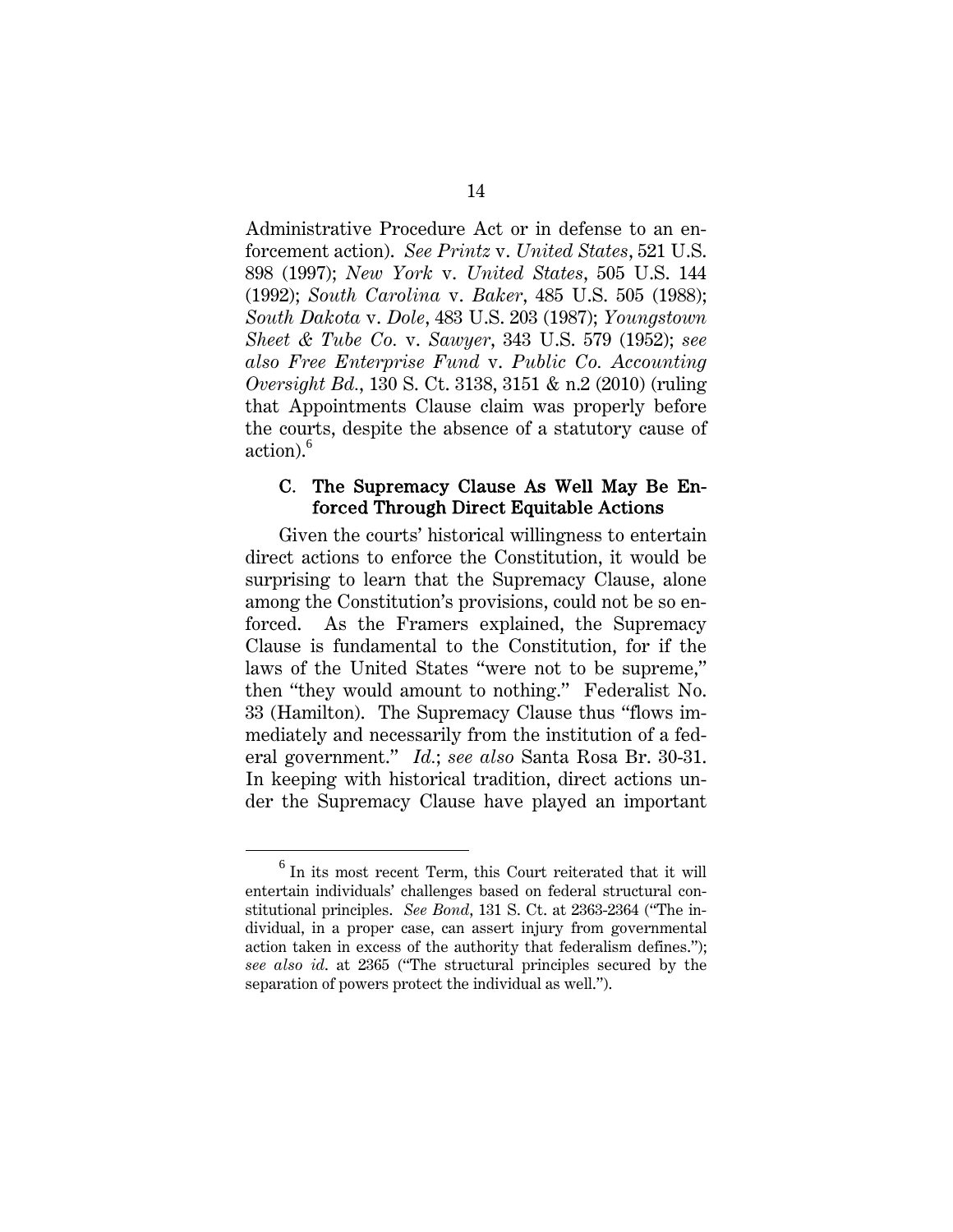role in vindicating the supremacy of federal law, as *Osborn* and *Ex parte Young* illustrate.

This Court has implicitly recognized a right of action under the Supremacy Clause to enjoin preempted state law in many contexts—including cases where the preempting federal law was enacted pursuant to Congress's Spending Clause powers, and where state participation in the federal program was voluntary.<sup>7</sup> By routinely resolving such claims on the merits, without regard to whether a federal statute confers a right of action, this Court has established not only that federal courts have subject-matter jurisdiction over claims to enjoin preempted state law but that there is a right of action under the Supremacy Clause for such claims. *See* U.S. Cert. Amicus Br. 15-18 (recognizing that the Court has often decided preemption claims on their merits, implicitly assuming that a cause of action exists under the Supremacy Clause to challenge preempted state law). It is particularly noteworthy that the Court entertained such Supremacy Clause claims without ref-

<sup>7</sup> *See, e.g.*, *Arkansas Dep't of Health & Human Servs.* v. *Ahlborn*, 547 U.S. 268 (2006) (federal Medicaid law preempts state statute imposing liens on tort settlement proceeds). In *Pharmaceutical Research & Manufacturers of America* v. *Walsh*, 538 U.S. 644 (2003) *("PhRMA")*, seven Justices (four in the plurality and three in dissent) reached and resolved the merits of plaintiff's claim that the challenged state law was preempted by the federal Medicaid statute. *See id.* at 649-670 (plurality opinion) (finding on the merits that state law was not preempted); *id.* at 684 (O'Connor, J., concurring in part and dissenting in part) (finding on the merits that the state law was preempted). By so doing, seven Justices implicitly concluded both that the Court had the authority to resolve the case under federal-question jurisdiction and that the plaintiff had a claim to injunctive relief under the Supremacy Clause. *See id.* at 668 (plurality opinion).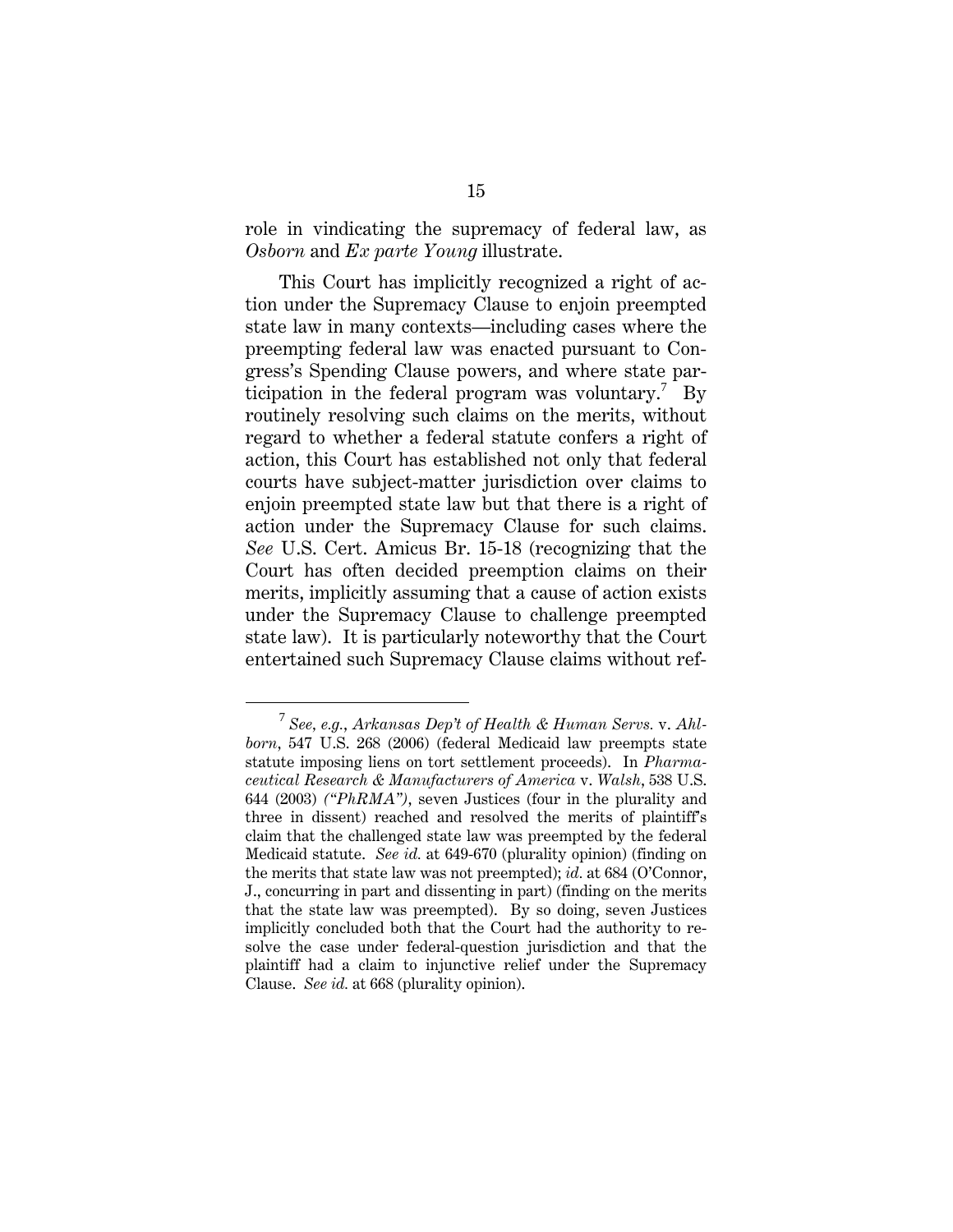erence to a statutory cause of action long before *Maine*  v. *Thiboutot*, 448 U.S. 1 (1980), established that § 1983 may be used to vindicate federal statutory—in addition to federal constitutional—rights against state interference. *See, e.g.*, *Florida Lime & Avocado Growers, Inc.* v. *Paul*, 373 U.S. 132 (1963); *Hines* v. *Davidowitz*, 312 U.S. 52 (1941); *Asakura* v. *City of Seattle*, 265 U.S. 332 (1924). That tradition continues unbroken to this day. $8$ 

In short, "the rule that there is an implied right of action to enjoin state or local regulation that is preempted by a federal statutory or constitutional provi-

<sup>8</sup> *See, e.g.*, *Cuomo* v. *Clearing House Ass'n, L.L.C.*, 129 S. Ct. 2710 (2009) (regulations promulgated under National Bank Act preempt enforcement of executive subpoenas from state Attorney General); *Rowe* v. *New Hampshire Motor Transp. Ass'n*, 552 U.S. 364 (2008) (Federal Aviation Administration Authorization Act preempts state requirements related to the transport of tobacco products); *Ahlborn*, 547 U.S. 268 (federal Medicaid law preempts state statute imposing liens on tort settlement proceeds); *Watters*  v. *Wachovia Bank, N.A.*, 550 U.S. 1 (2007) (National Bank Act preempts state supervision of mortgage-lending activities by national bank affiliates); *PhRMA*, 538 U.S. at 649-670 (plurality opinion) (Medicaid Act did not preempt state prescription-drug rebate law); *Lorillard Tobacco Co.* v. *Reilly*, 533 U.S. 525 (2001) (Federal Cigarette Labeling and Advertising Act preempts state regulations on cigarette advertising); *Crosby* v. *National Foreign Trade Council*, 530 U.S. 363 (2000) (federal Burma statute preempts state statute barring state procurement from companies that do business with Burma); *United States* v. *Locke*, 529 U.S. 89 (2000) (various federal statutes preempt state regulations concerning, *inter alia*, the design and operation of oil tankers); *Foster* v. *Love*, 522 U.S. 67 (1997) (federal election statute preempts Louisiana's "open primary" statute); *Shaw* v. *Delta Air Lines, Inc.*, 463 U.S. 85 (1983) (ERISA preempts portions of state benefits law); *see also* Sloss, *Constitutional Remedies for Statutory Actions*, 89 Iowa L. Rev. 355, 365-400 (2004) (canvassing this Court's case law on preemption claims).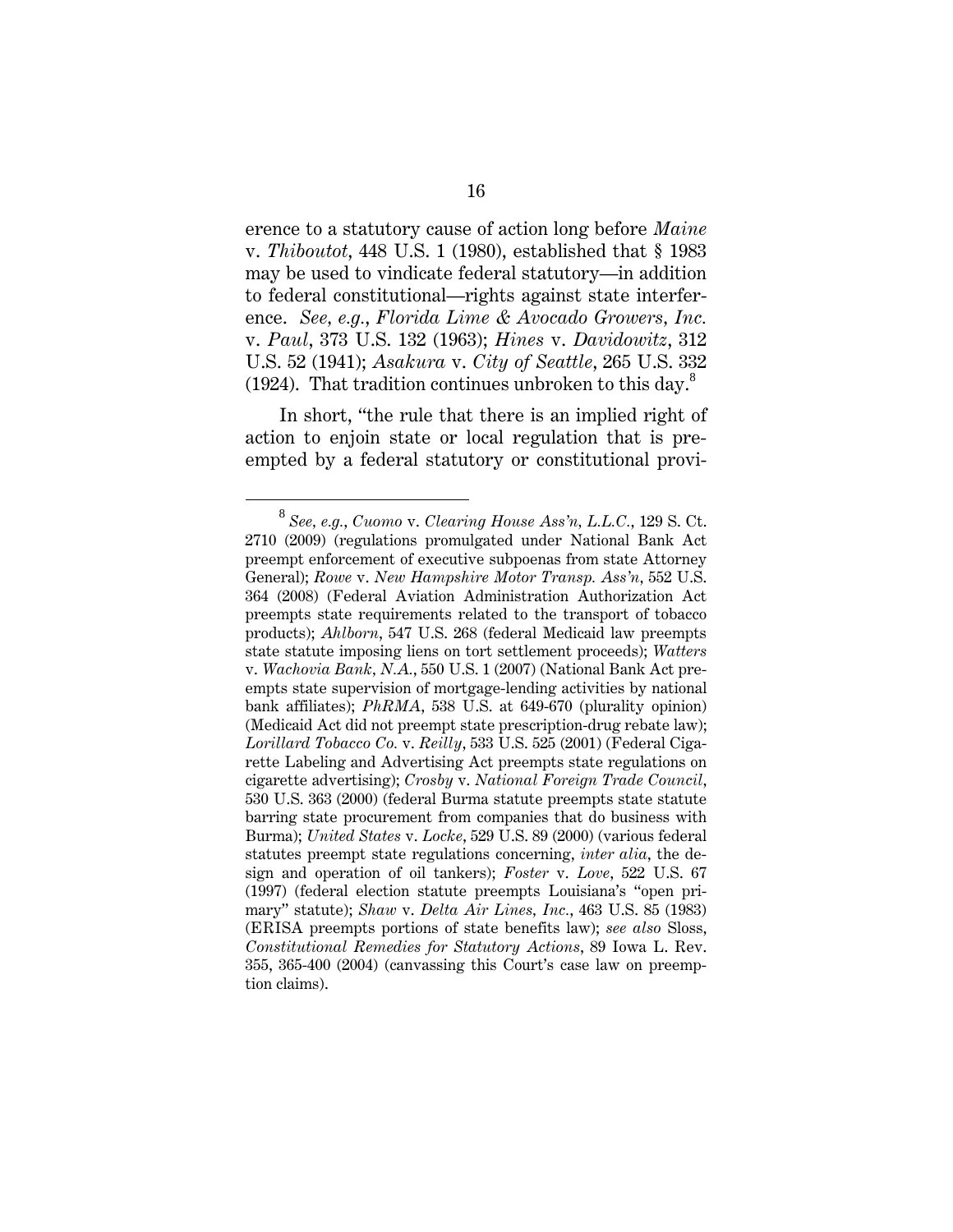sion—and that such an action falls within federal question jurisdiction—is well established." *Hart & Wechsler's The Federal Courts & The Federal System* 807 (Fallon et al. eds., 6th ed. 2009) (collecting cases).

This Court's decision in *Golden State Transit Corp.*  v*. City of Los Angeles*, 493 U.S. 103 (1989), is consistent with this analysis. That decision makes clear that § 1983 does not provide a home for all preemption claims (but may be used only to vindicate federal "rights"), *see id.* at 107, but it nowhere suggests that preemption claims may not be directly asserted merely because § 1983 does not provide a vehicle to do so. That the Supremacy Clause itself "does not create rights *enforceable under § 1983*," *id.* (emphasis added) means only that certain preemption claims may not be brought under § 1983, not that such claims may not be brought at all. Indeed, the dissent in *Golden State Transit*, which would have denied the award of money damages under § 1983, made that very point, explaining that denying relief under § 1983 "would not leave the company without a remedy" because "§ 1983 does not provide the exclusive relief that the federal courts have to offer," and that the plaintiffs could seek an injunction on preemption grounds. *Id.* at 119 (Kennedy, J., dissent $ing).<sup>9</sup>$ 

<sup>9</sup> Section 1983 is not duplicative of the right of action for injunctive relief under the Supremacy Clause. By enacting § 1983, Congress expanded the kinds of state action that private litigants could challenge and the remedies they could seek beyond those available in suits directly under the Constitution. *See* Cal. Pharmacists Br. 35-39; Dominguez Br. 29-34; Santa Rosa Br. 27-28. That § 1983 has been an important mechanism to secure constitutional rights by providing damages remedies against state and local officials does not mean that § 1983 is the only avenue through which unconstitutional state action can be challenged.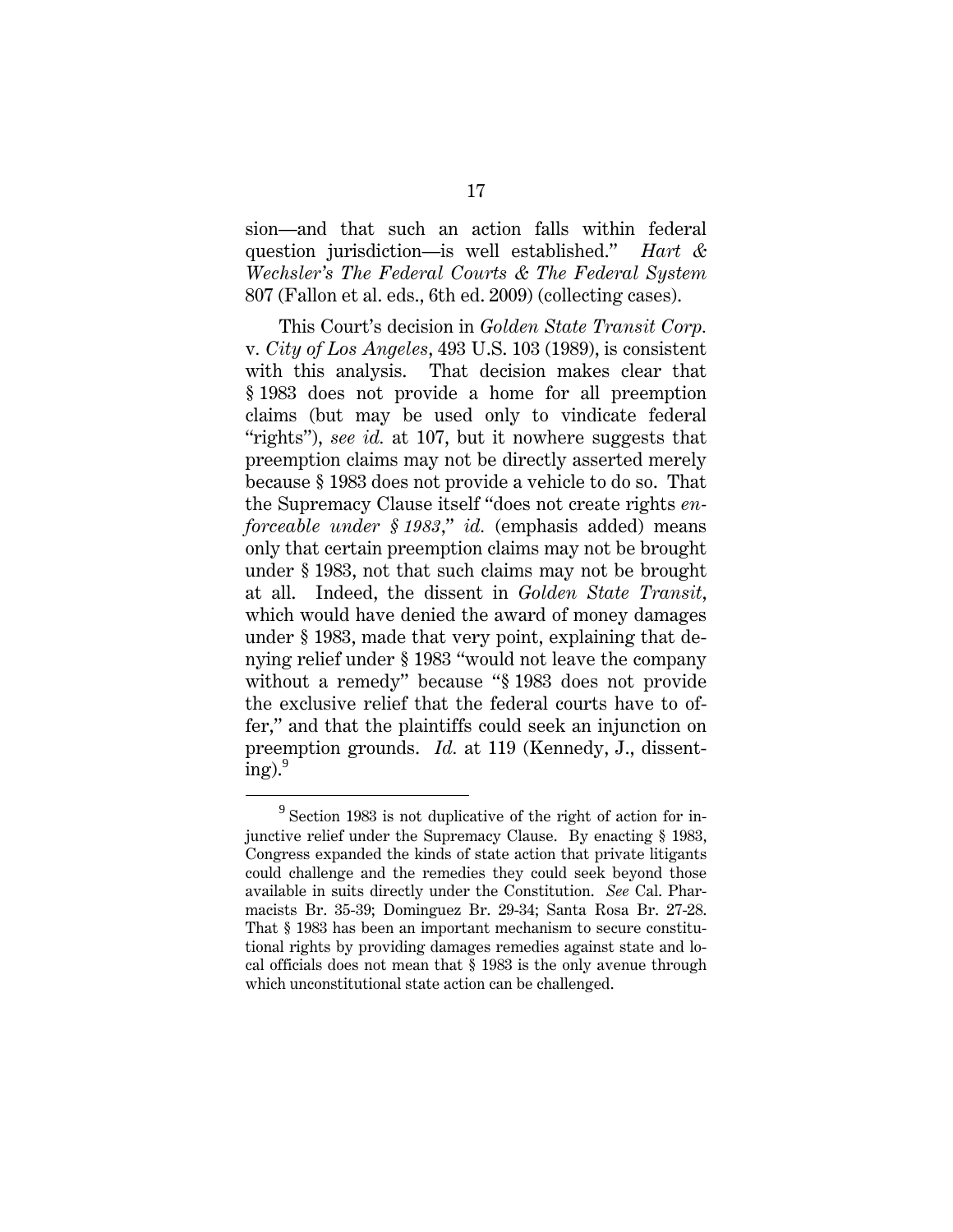Although petitioner and his amici have acknowledged that the federal courts have previously entertained direct actions to enforce the Constitution (including the Supremacy Clause), they have suggested that, where Congress has not provided a vehicle such as § 1983 for such claims to be entertained, then those claims should be remitted to state courts, under whatever procedures the States might have provided for them to be heard—or that, at most, the federal courts should entertain such direct actions only when they are brought to prevent the threatened imminent enforcement of an unconstitutional or preempted state law. *See* Pet. Br. 43-44; National Governors Ass'n et al. Amicus Br. 22-26; U.S. Merits Amicus Br. 19-22.<sup>10</sup> Those suggestions should be rejected for several reasons.

First, those arguments are inconsistent with this Court's uniform precedent. This Court has entertained and sustained many direct equitable actions under the Constitution, including the Supremacy Clause, and also including preemption claims based on a federal spending statute, even when there was no evident enforcement action to which the federal claim might be raised as a defense. For example, in *Crosby* v. *National Foreign Trade Council*, 530 U.S. 363 (2000), the challenged

 $^{10}$  The United States has taken the position elsewhere that the Supremacy Clause provides a direct cause of action that is not limited to asserting a defense to a state enforcement action. *See*  Compl., *United States* v. *Arizona*, 10-cv-01413 (D. Ariz. July 6, 2010) (filed by the United States as plaintiff challenging Arizona immigration law, seeking declaratory and injunctive relief and asserting "Violation of the Supremacy Clause" as its first cause of action); Compl., *United States* v. *Alabama*, 11-cv-02746 (N.D. Ala. Aug. 1, 2011) (similar, in challenge to Alabama law).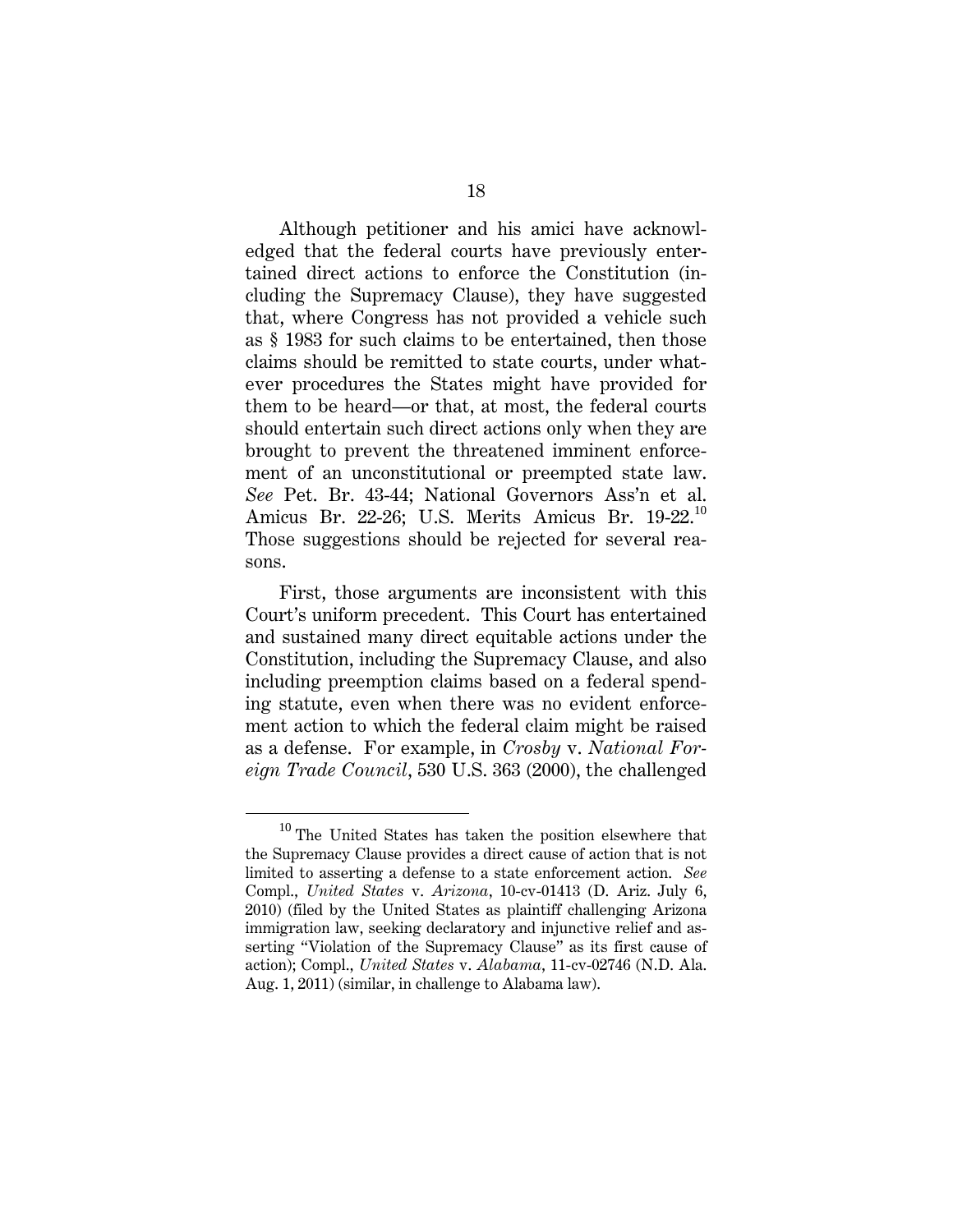Massachusetts law barred government procurement of goods and services from companies doing business with Burma. *See id.* at 366-367. There was no "enforcement" action in which the companies could raise preemption as a defense; the plaintiffs simply could no longer get government contracts. This Court held that the state law was preempted, necessarily presuming that there was a right of action under the Supremacy Clause that could be asserted directly and not merely in defense of an enforcement action. *Id.* at 367; *see also PhRMA*, 538 U.S. at 649-670 (plurality opinion); *id.* at 684 (O'Connor, J., concurring in part and dissenting in part) (seven Justices resolving Medicaid-based preemption claim on the merits where that claim was raised affirmatively and not in defense to an enforcement action); *supra* pp. 10-11 (noting other examples of direct constitutional claims being entertained where they could not have been raised as defenses to enforcement actions).

Second, a rule requiring preemption claims to be advanced defensively only, while allowing claims based on a violation of constitutional *rights* to go forward in federal court under § 1983, would be extraordinarily inefficient and would undermine the effective vindication of federal law. Litigants frequently pursue both preemption theories and other constitutional claims. This Court's cases teem with examples: businesses commonly pursue both preemption claims and claims under the Commerce, Contracts, or Due Process Clauses; immigrants pursue both preemption claims and claims under the Equal Protection Clause and First Amendment; racial minorities pursue both statutory claims and claims under the Fourteenth and Fifteenth Amendments. Very often, courts turn to the preemption claim first in order to avoid reaching difficult con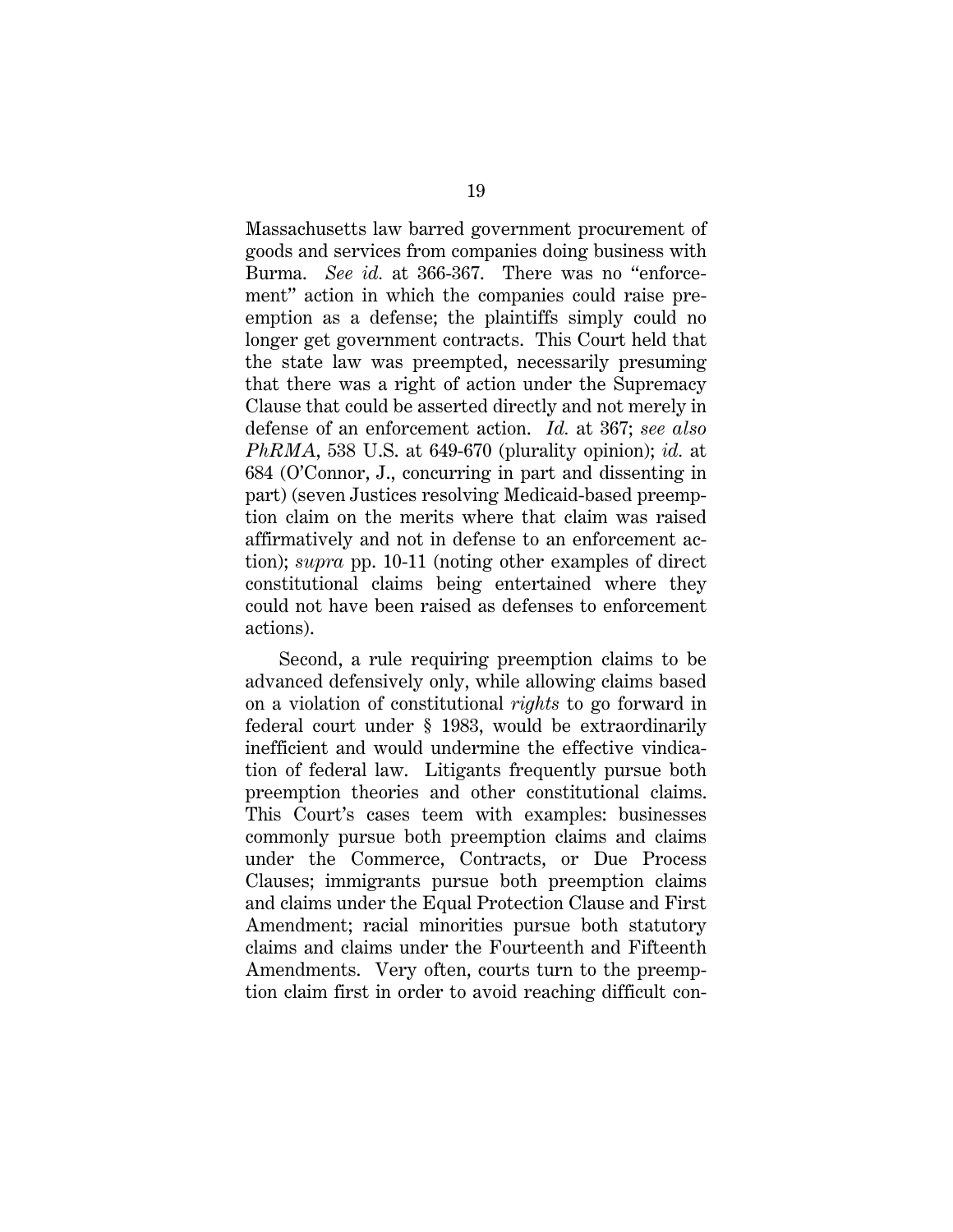stitutional questions. *See, e.g.*, *Crosby*, 530 U.S. 363 (holding state procurement statute preempted by federal Burma statute, and thereby avoiding dormant Foreign Commerce Clause claim); *Hines*, 312 U.S. 52 (holding Pennsylvania registration law for noncitizens preempted by federal legislation enacted while the case was before the Supreme Court, and thus avoiding equal protection claim).

If litigants could not pursue both preemption claims (directly) and other constitutional claims (under § 1983) in a single action for equitable relief, but were required to pursue preemption theories not cognizable under § 1983 only in state court, then they would be forced either to divide their federal claims between federal and state courts—which could well be barred by rules against splitting causes of action—or to forgo the federal forum for their § 1983 claims—which would be contrary to the strong congressional policy in favor of affording a federal forum for such claims. *See, e.g.*, *Patsy* v. *Board of Regents of Fla.*, 457 U.S. 496 (1982). The far more efficient and sensible rule, as well as the one more consistent with this Court's decisions, is to allow equitable claims based on all provisions of the Constitution, including the Supremacy Clause, to be entertained in affirmative litigation through an action directly under the Constitution.

In addition, the rule proposed by petitioner and its amici would not adequately assure the supremacy of federal law. Many Supremacy Clause claims cannot be raised defensively at all, because there is no enforcement action in which they can be raised; in such circumstances, an affirmative direct action under the Constitution is the only way in which the supremacy of federal law could be established. *See* Sloss, *Constitutional Remedies for Statutory Actions*, 89 Iowa L. Rev. 355,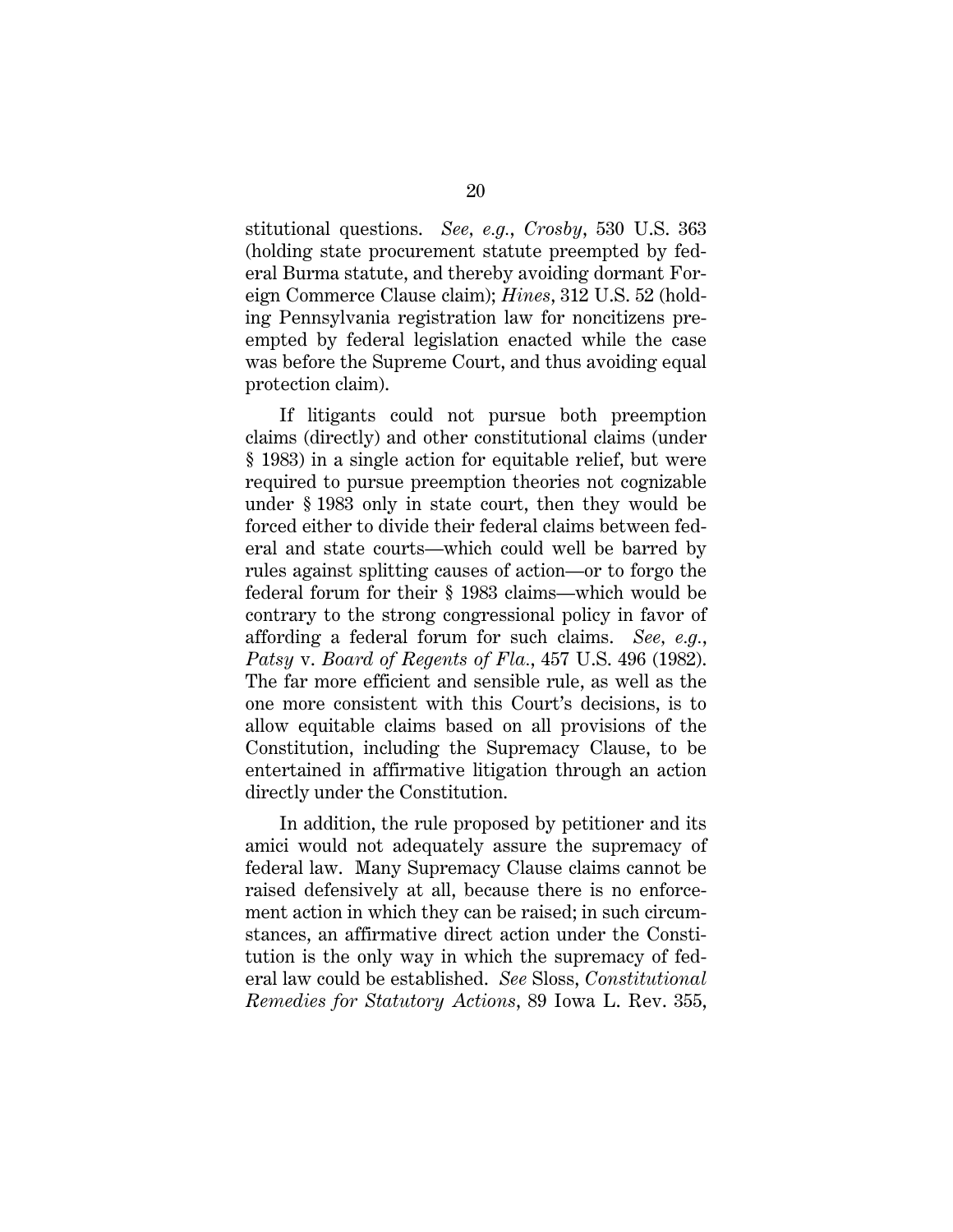406 (2004) (discussing such claims). And even when a litigant might be able to assert his federal claim in defense of state enforcement actions or in defense to state common law claims, his ability to establish the supremacy of federal law should not be dependent on the venues that state law has happened to make available.<sup>11</sup> Indeed, this Court has long recognized that "it is one of the most valuable features of equity jurisdiction, to anticipate and prevent a threatened injury." *Vicksburg Waterworks*, 185 U.S. at 82.

The history of the civil rights movement in this country well illustrates the need to enforce federal rights in the federal courts, without reliance on legislative grace or the vagaries of state law. Had § 1983 never been enacted, it could hardly be the case that state laws providing for segregated schools, white primaries, and restrictions on immigrants could have gone unchallenged. Plaintiffs could challenge, and did challenge, such unconstitutional state laws directly under the Supremacy Clause. And nothing in the Supremacy Clause suggests that it may not also be used directly to challenge state laws because they conflict with a federal law, and not (or not just) the federal Constitution. The Supremacy Clause itself provides that both the Constitution "*and* the Laws of the United States which shall be made in Pursuance thereof … shall be the supreme Law of the Land." U.S. Const. art. VI (emphasis added).

 $\prescript{11}{}{C}f.$   $Haywood$  v.  $Drown,$  129 S. Ct. 2108 (2009) (state courts cannot refuse to entertain certain classes of federal claims); *Howlett ex rel. Howlett* v. *Rose*, 496 U.S. 356 (1990) (state court cannot apply state sovereign-immunity principles to refuse adjudication of federal law claim); *Testa* v. *Katt*, 330 U.S. 386 (1947) (state courts cannot discriminate against federal claims).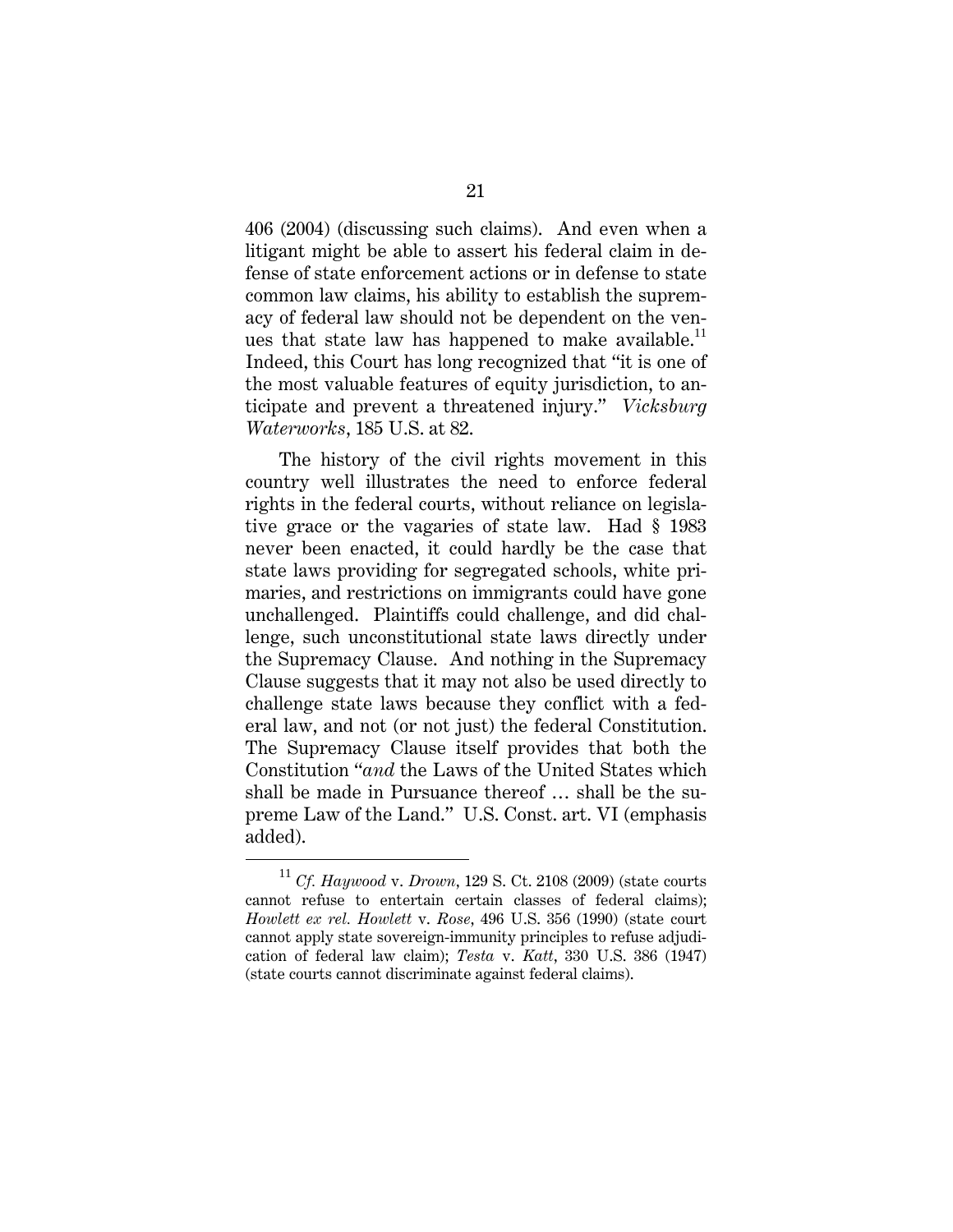Finally, nothing in the Supremacy Clause or this Court's precedent indicates that statutes enacted pursuant to Congress's Spending Clause power should be treated any differently than statutes enacted pursuant to other sources of congressional power, *i.e.*, that direct causes of action may not be brought to vindicate the federal structural interest in the supremacy of Spending Clause statutes. Indeed, numerous Spending Clause statutes—including Title VI of the Civil Rights Act of 1964, Title IX of the Education Amendments of 1972, and the Individuals with Disabilities Education Act—are critical in preventing discrimination and protecting civil liberties, and many others—such as Medicaid and the Supplemental Nutrition Assistance Program (previously called the Food Stamp Program) provide a critical safety net on which low-income individuals rely for survival.

#### II. PRECLUDING DIRECT RIGHTS OF ACTION UNDER THE SUPREMACY CLAUSE WOULD HAVE BROAD AND HARMFUL CONSEQUENCES FOR MAINTAINING THE SU-PREMACY OF FEDERAL LAW

An action under the Supremacy Clause provides an important—and sometimes the only—avenue to vindicate the supremacy of federal law. Barring a right of action under the Supremacy Clause could effectively foreclose this critical avenue for persons, especially minorities, immigrants, and low-income individuals, who depend on federal law and who would otherwise be subject to invalid state and local laws.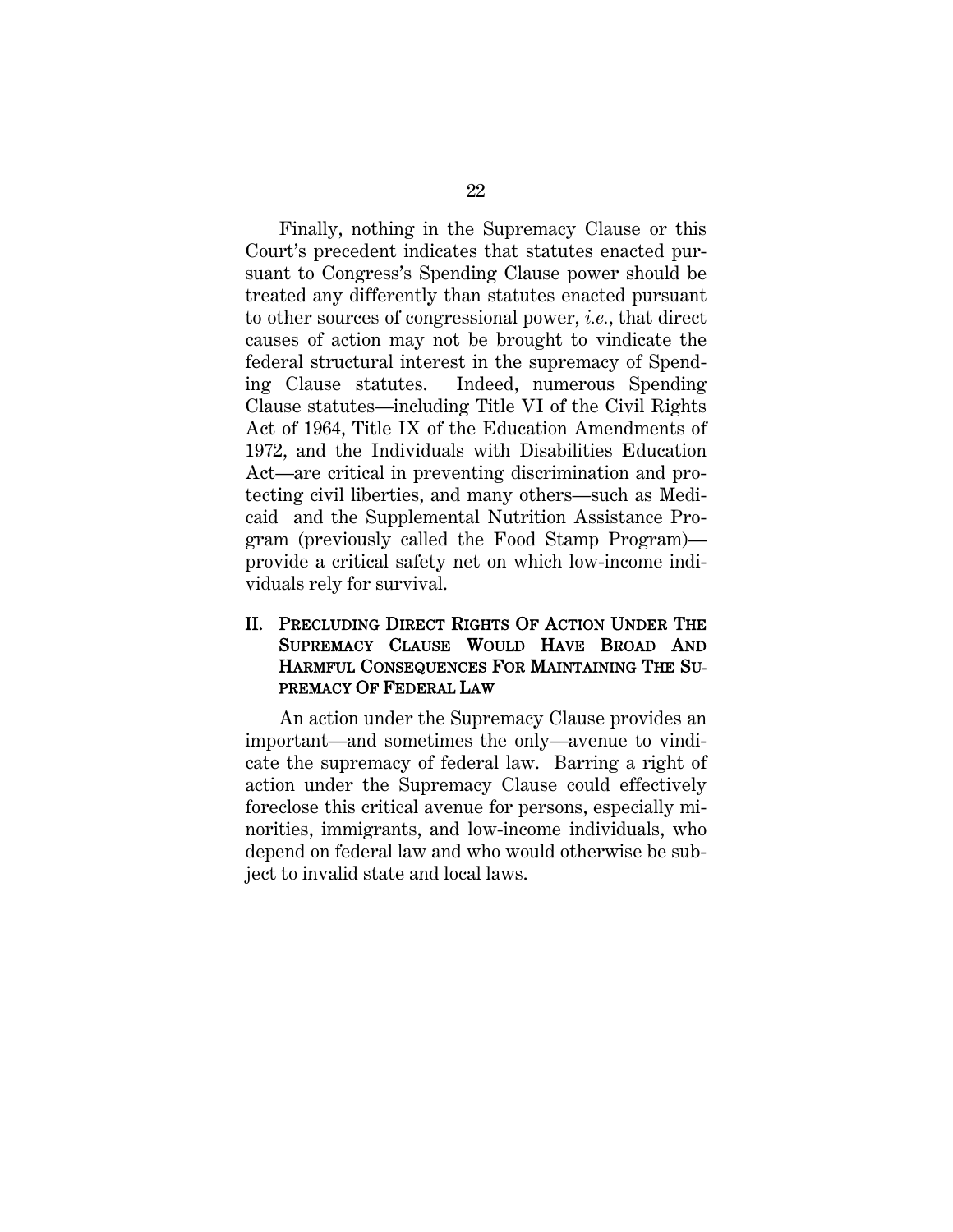### A. Minorities, Immigrants, And Low-Income Individuals Continue To Depend On Direct Actions Under The Supremacy Clause To Challenge Invalid State And Local Laws

Racial minorities, immigrants, and low-income individuals continue to rely directly on the Supremacy Clause to challenge invalid state and local laws in many important areas, including immigration, fair housing, public assistance, and health care. Many of those cases have involved legislation enacted under Congress's Spending Clause power, and the courts have routinely adjudicated and sometimes invalidated state laws that conflicted with the federal legislation.

For example, several plaintiffs in recent years have used the Supremacy Clause to challenge the increasing number of state laws that seek to restrict immigrants' rights, including immigrants' employment opportunities. In *Chamber of Commerce* v. *Edmondson*, 594 F.3d 742 (10th Cir. 2010), plaintiffs claimed that provisions of the Oklahoma Taxpayer and Citizen Protection Act of 2007, which created new employee verification rules and imposed sanctions on employers that allegedly hire undocumented immigrants, conflicted with federal immigration law, which sets forth a comprehensive scheme prohibiting the employment of such individuals. The Tenth Circuit, which upheld in part a preliminary injunction against enforcement of the state law, explained that a "party may bring a claim under the Supremacy Clause that a local enactment is preempted even if the federal law at issue does not create a private right of action." *Id.* at 756 n.13 (internal quotation marks omitted); *see also Chamber of Commerce* v. *Whiting*, 131 S. Ct. 1968 (2011) (adjudicating preemption challenge to Arizona law providing for the revocation or suspension of licenses in certain circumstances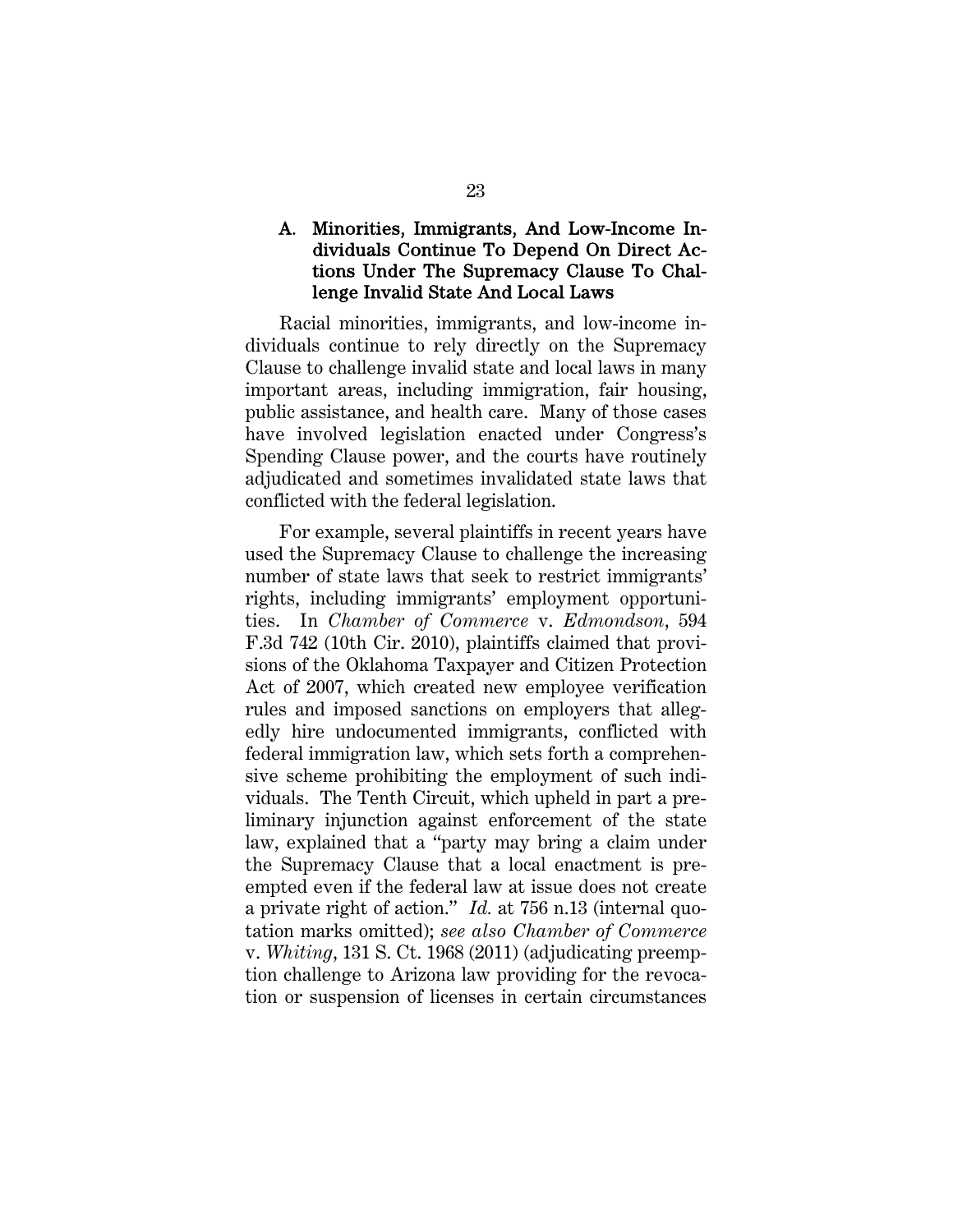of state employers who knowingly hire undocumented immigrants, but finding no preemption).

Numerous other courts similarly have addressed preemption challenges, under the Supremacy Clause, to state and local laws that affect immigrants' access to housing and other vital services. *See Georgia Latino Alliance for Human Rights* v. *Deal*, No. 11-cv-1804, 2011 WL 2520752, at \*6 (N.D. Ga. June 27, 2011) (finding independent jurisdictional grounds under the Supremacy Clause to allow a preemption challenge against Georgia's Illegal Immigration and Enforcement Act of 2011 and entering preliminary injunction); *Buquer* v. *City of Indianapolis*, No. 11-cv-708, 2011 WL 2532935, at \*2 (S.D. Ind. June 24, 2011) (considering a Supremacy Clause challenge to an Indiana law that allows, *inter alia*, law enforcement officers to make a warrantless arrest of an immigrant under certain conditions and entering preliminary injunction); *Villas at Parkside Partners* v. *City of Farmers Branch*, 496 F. Supp. 2d 757, 777 (N.D. Tex. 2007) (considering a Supremacy Clause challenge to city ordinance that essentially "created its own classification scheme for determining which noncitizens may rent an apartment" in the city and entering preliminary injunction), *permanent injunction entered*, 577 F. Supp. 2d 858, 879 (2008); *League of United Latin Am. Citizens* v. *Wilson*, 997 F. Supp. 1244 (C.D. Cal. 1997) (finding preempted most provisions of a state law that, *inter alia*, restricted immigrants' access to health care, social services, and education).

Low-income individuals have likewise invoked the Supremacy Clause to ensure compliance with federal housing laws. In *Kemp* v. *Chicago Housing Authority*, No. 10-cv-3347, 2010 WL 2927417 (N.D. Ill. July 21, 2010), a single mother of two argued that municipal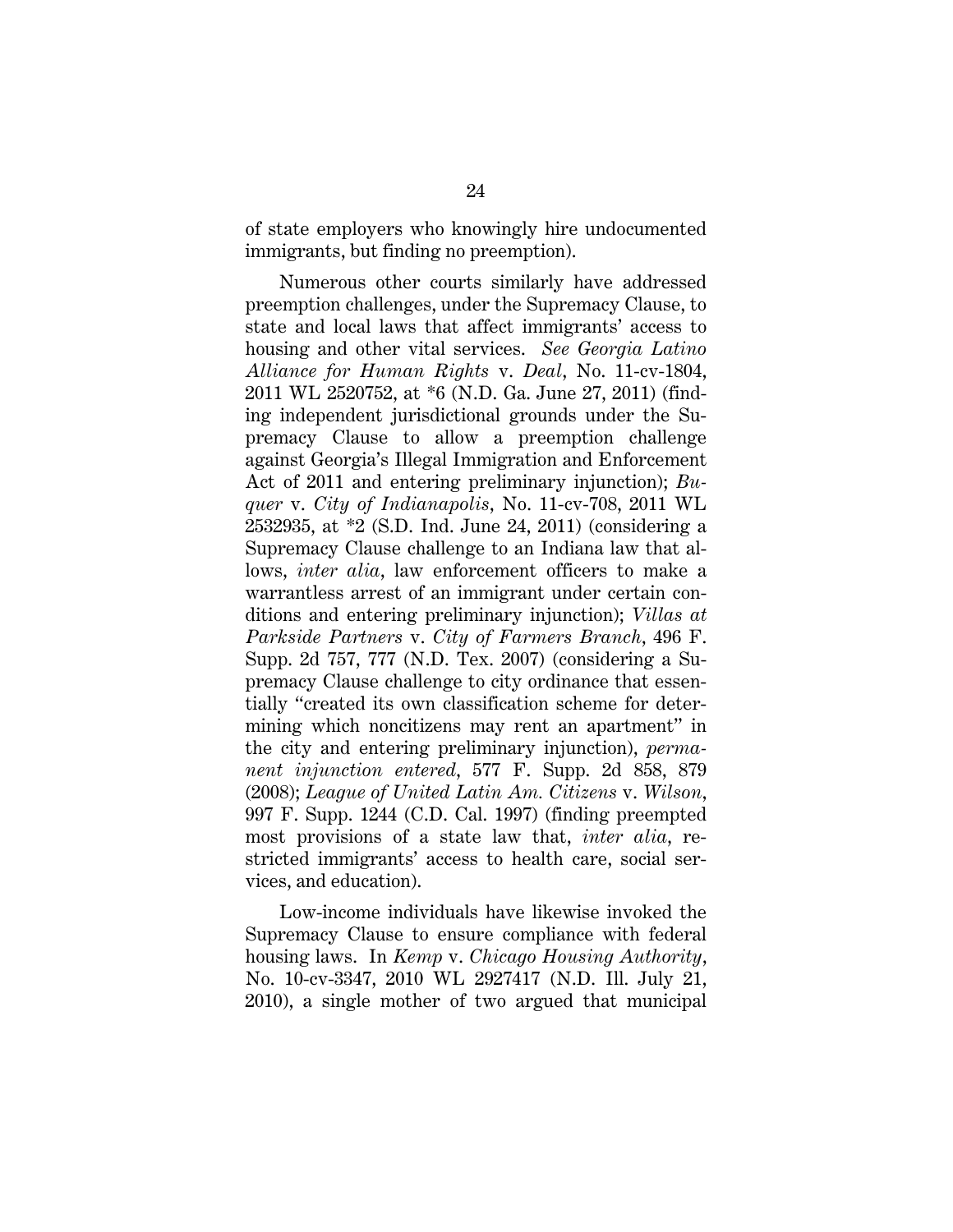rules unlawfully allowed the Chicago Housing Authority to terminate her public housing assistance in circumstances other than those specified and limited by the United States Housing Act of 1937. Kemp sought to enjoin the local law as preempted under the Supremacy Clause. Although the court ultimately did not grant relief because of the Anti-Injunction Act, it concluded that the Supremacy Clause "create[s] rights enforceable in equity proceedings in federal court," and that it could therefore exercise jurisdiction over Kemp's preemption claim. *Id.* at \*3 (internal quotation marks omitted).

Persons receiving public assistance have also invoked the Supremacy Clause to challenge state laws that terminate medical or other benefits in contravention of federal law. For example, in *Comacho* v. *Texas Workforce Commission*, 408 F.3d 229 (5th Cir. 2005), the court invalidated under the Supremacy Clause state regulations that expanded the circumstances, beyond those allowed by federal law, under which Medicaid benefits could be cut off for low-income adults receiving assistance under the federal Temporary Assistance to Needy Families program.

Finally, the Eighth Circuit in *Lankford* v. *Sherman*, 451 F.3d 496 (8th Cir. 2006), relied directly on the Supremacy Clause to preliminarily enjoin a Missouri regulation that limited Medicaid coverage of durable medical equipment to certain populations, making most Medicaid recipients in Missouri ineligible to receive such items even if medically necessary. *Id.* at 509. The court found that the regulation conflicted with Medicaid's requirements and goals and therefore was likely preempted under the Supremacy Clause. *Id.* at 513 (holding that plaintiffs had "established a likelihood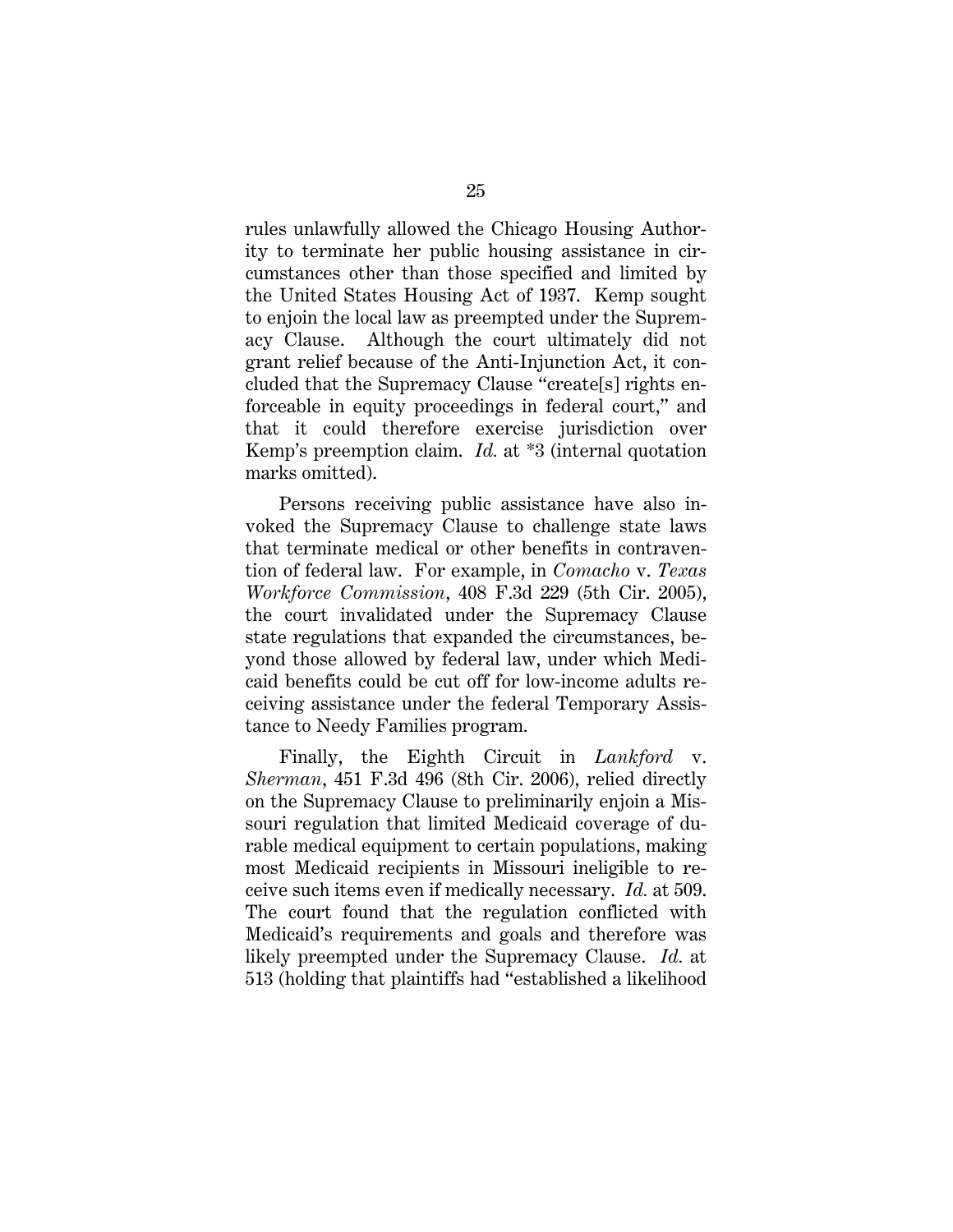of success on the merits of their preemption claim" for obtaining a preliminary injunction).

The Supremacy Clause right of action therefore remains critically important to minorities, immigrants, and low-income persons in our society who rely on it for vindication of federal law. The availability of that direct action ensures that state and local governments cannot undermine federal law by enacting statutes and regulations that deviate from federal requirements but would, absent a Supremacy Clause action, be effectively insulated from judicial review.

#### B. Precluding Rights Of Action Under The Supremacy Clause Would Undermine Important Federal Interests

Precluding a right of action under the Supremacy Clause would leave important rights and interests effectively unprotected. Not only will the rights of individual litigants seeking to invalidate unconstitutional state laws be harmed, but important federal supremacy interests could go unprotected as well.

First, precluding rights of action under the Supremacy Clause would leave few, if any, effective remedies to force state compliance with many federal laws that are intended to benefit minorities, immigrants, and low-income persons in our society. In the context of laws enacted under Congress's Spending Clause power, the termination of federal funding may sometimes be theoretically available to remedy the State's failure to comply with its obligations under the Medicaid Act or other Spending Clause laws, *see PhRMA*, 538 U.S. at 675 (Scalia, J., concurring in the judgment), but that remedy is so rare and drastic as to be effectively unavailable as a meaningful enforcement tool. As commentators have explained, both political considerations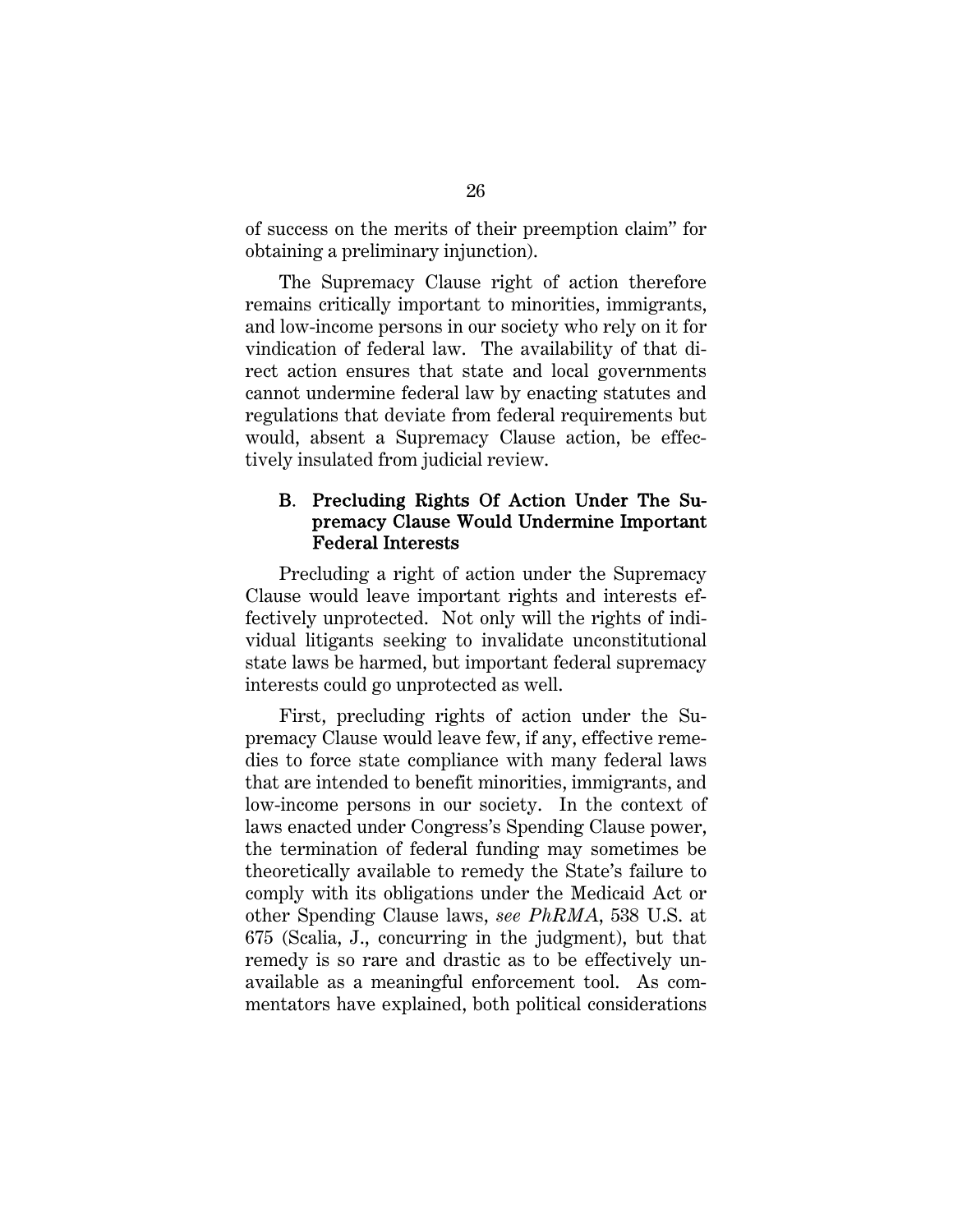and procedural hurdles make withdrawal of federal funding an illusory remedy. *See, e.g.*, Mank, *Suing Under § 1983: The Future After* Gonzaga University v. Doe, 39 Hous. L. Rev. 1417, 1431-1432 (2003) ("[A]s a practical matter, federal agencies rarely invoke the draconian remedy of terminating funding to a state found to have violated the [federal] conditions because there are often lengthy procedural hurdles that allow a state to challenge any proposed termination of funding, and members of Congress from that state will usually oppose termination of funding."); Perkins, *Medicaid: Past Successes and Future Challenges*, 12 Health Matrix 7, 32 (2002) ("[T]he Medicaid Act provides for the Federal Medicaid oversight agency to withdraw federal funding if a State is not complying with the approved State Medicaid plan; however, … this is a harsh remedy that has rarely, if ever, been followed through to its conclusion."); Key, *Private Enforcement of Federal Funding Conditions Under § 1983: The Supreme Court's Failure to Adhere to the Doctrine of Separation of Powers*, 29 U.C. Davis L. Rev. 283, 292-293 (1996) ("[O]ften the agency's only enforcement mechanism is a cutoff of federal funds for the program[,] … [which] is rarely, if ever, invoked." $)^{12}$ 

Moreover, termination of federal funding would in many circumstances be counterproductive and contrary to Congress's intent that the funding program be implemented to provide a wide benefit. Indeed, persons

 $12$  As respondents point out (Cal. Pharmacists Br. 2-3, 17), this case shows how difficult it can be for the Executive Branch to enforce the supremacy of federal law by itself; even after the responsible federal agency disapproved state rate cuts as inconsistent with federal law, the State continued to implement its invalid legislation.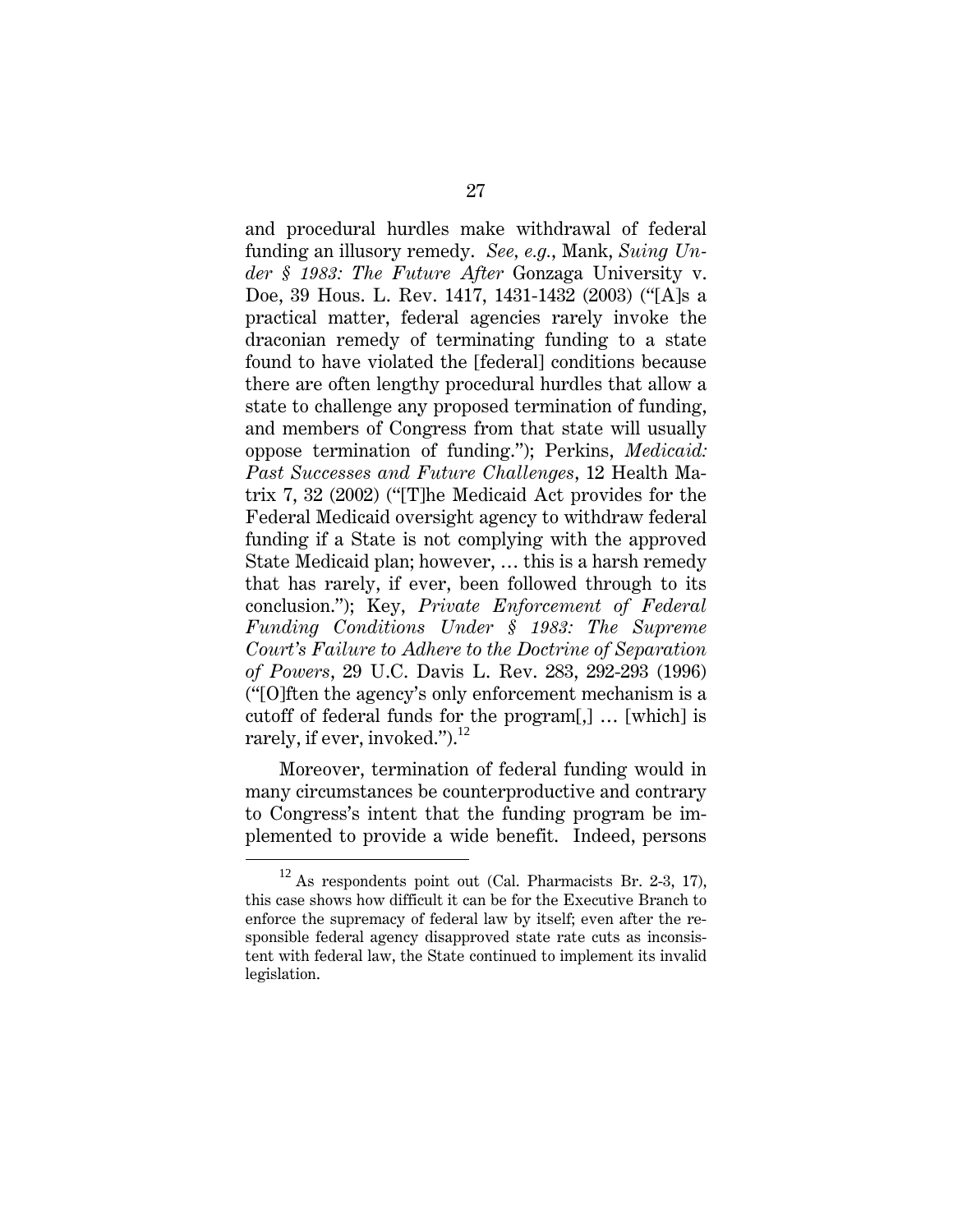who receive crucial benefits and services from federal programs usually do not want federal funding to be terminated. Terminating federal funding would not protect the interests of those injured by the State's noncompliance with federal law; rather, it would harm the very people Congress intended to benefit. *See Cannon* v. *University of Chi.*, 441 U.S. 677, 704-705 (1979) (explaining that "termination of federal financial support for institutions engaged in discriminatory practices … is … severe" and "may not provide an appropriate means of accomplishing" the purposes of the statute); *see also* Hills, *Dissecting the State: The Use of Federal Law to Free State and Local Officials from State Legislatures' Control*, 97 Mich. L. Rev. 1201, 1227-1228 (1999) ("[T]he sanction of withdrawing federal funds from noncomplying state or local officials is usually too drastic for the federal government to use with any frequency: withdrawal of funds will injure the very clients that the federal government wishes to serve.").

The more effective way to vindicate the objectives of federal law is to allow for the important role that private parties play in enforcing the supremacy of federal statutes. As the United States previously argued in this case, "those programs in which the drastic measure of withholding all or a major portion of federal funding is the only available remedy would be generally less effective than a system that also permits awards of injunctive relief in private actions in appropriate circumstances." *See* U.S. Cert. Amicus Br. 19. In such circumstances, an injunction would force a State to comply with the federal provision at issue without harming the intended beneficiaries of the federal program.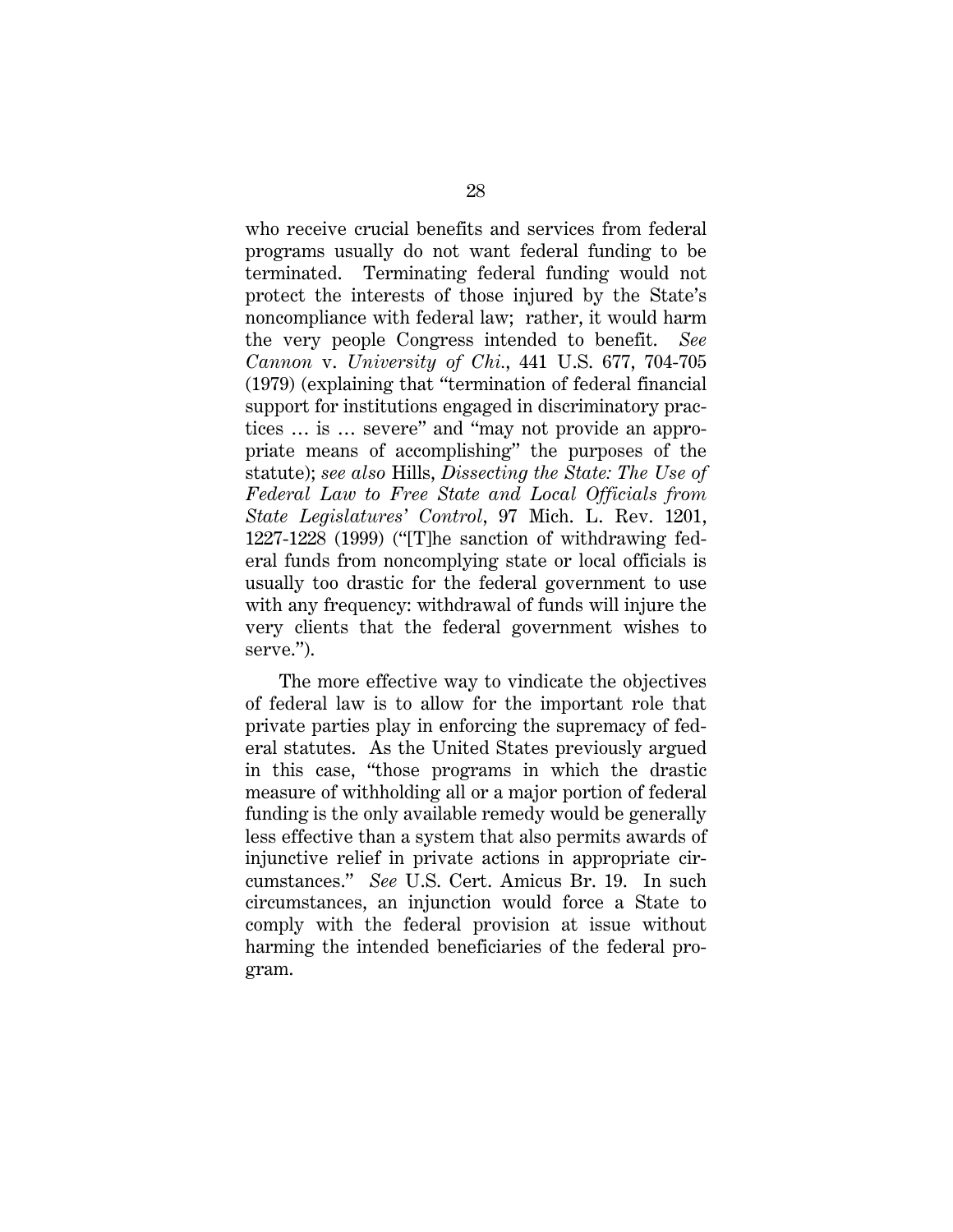Nor would it be appropriate to force individuals who depend on federal law to rely exclusively on the federal government to bring affirmative litigation to enforce compliance with the Supremacy Clause. Private rights of action are necessary because the government lacks the resources to police preemption disputes between States and private parties. *See* Sloss, *Constitutional Remedies For Statutory Actions*, 89 Iowa L. Rev. at 404. Private rights of action "increase the social resources devoted to law enforcement, thus complementing government enforcement efforts." Stephenson, *Public Regulation of Private Enforcement: The Case for Expanding the Role of Administrative Agencies*, 91 Va. L. Rev. 93, 108 (2005); *see also Ahlborn*, 547 U.S. at 291. In short, absent a right of action under the Supremacy Clause there could well be no meaningful remedy at all for state noncompliance. $^{13}$ 

A private right of action under the Supremacy Clause serves other important values as well. The Supremacy Clause supports the structural guarantee of

<sup>&</sup>lt;sup>13</sup> Indeed, it is not entirely clear that the federal government would always be authorized to sue to compel enforcement of federal law. Private plaintiffs directly affected by state laws have Article III standing to sue to enjoin their enforcement; the federal government might not. And if private plaintiffs did not have a direct right of action to sue under the Supremacy Clause, it might well be questioned whether the United States could sue without its own statutory cause of action. *Cf. United States* v. *City of Phila.*, 644 F.2d 187 (3d Cir. 1980) (holding that United States may not sue local governments for injunction against violation of Fourteenth Amendment, absent statutory authority to sue). The Court need not resolve those issues in this case, but at a minimum there would be no assurance that enforcement by the United States would necessarily be available if private lawsuits were not permitted.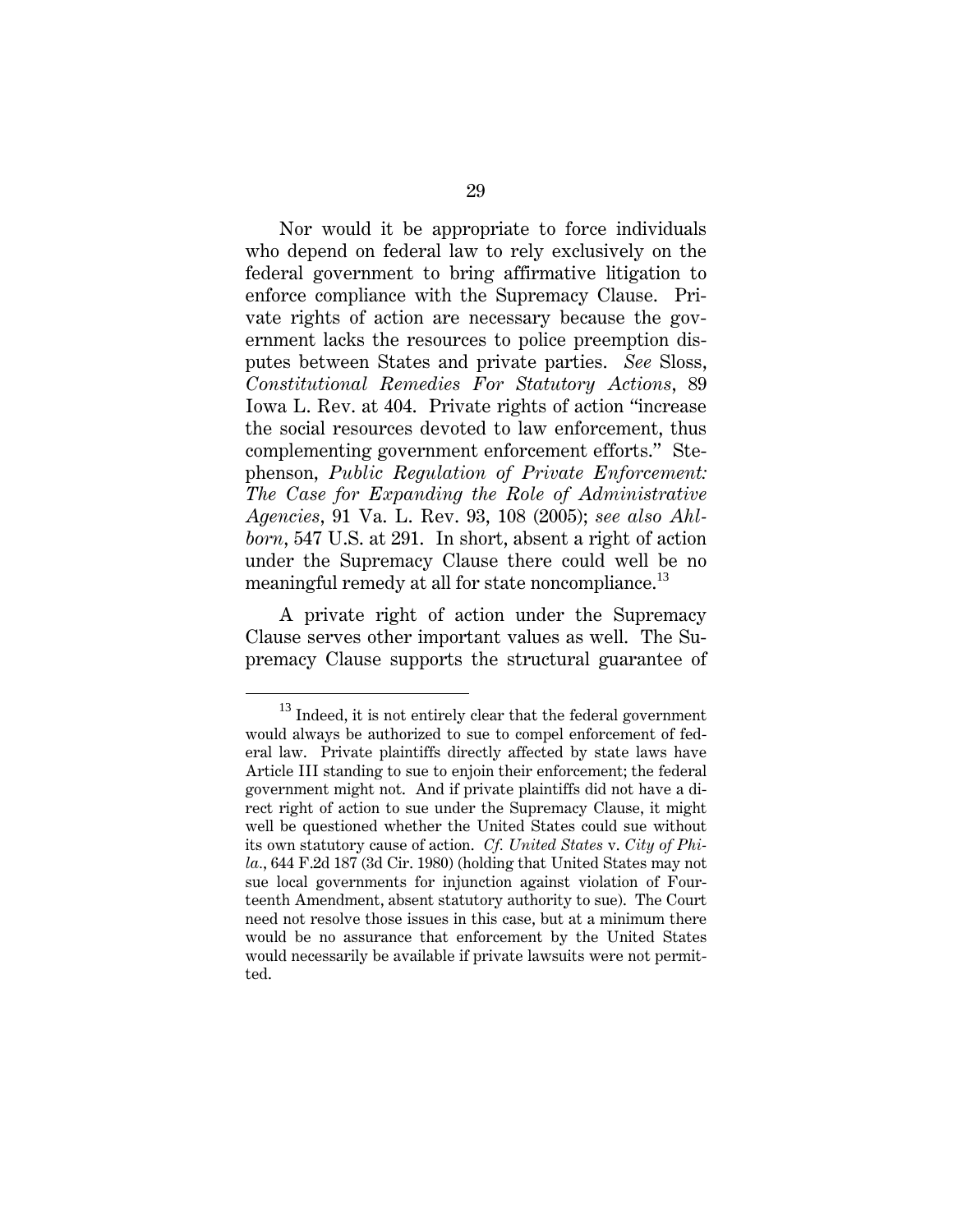federalism—namely, that federal law will remain paramount. And that interest can only be effectively vindicated by ensuring that preempted state laws are invalidated—a goal that, for the reasons described above, can best be achieved through a private right of action. In addition, a private right of action, by allowing robust enforcement for preemption claims, fosters uniformity and predictability in the application of both federal and state law.<sup>14</sup> Thus, in order to realize the Constitution's fundamental promise that federal law will remain paramount over invalid state and local laws, it is essential that this Court continue—as it has done for nearly two hundred years—to allow litigants to bring preemption challenges directly under the Supremacy Clause.

#### **CONCLUSION**

The judgments of the court of appeals should be affirmed.

 $14$  Preemption claims in immigration and other areas of law have also been critical to preserving the federal government's paramount role in foreign policy. *See, e.g.*, *Hines*, 312 U.S. at 63 ("Our system of government is such that the interest of the cities, counties and states, no less than the interest of the people of the whole nation, imperatively requires that federal power in the field affecting foreign relations be left entirely free from local interference."); *id.* at 66-67; *Toll* v. *Moreno*, 458 U.S. 1, 10-13 (1982).